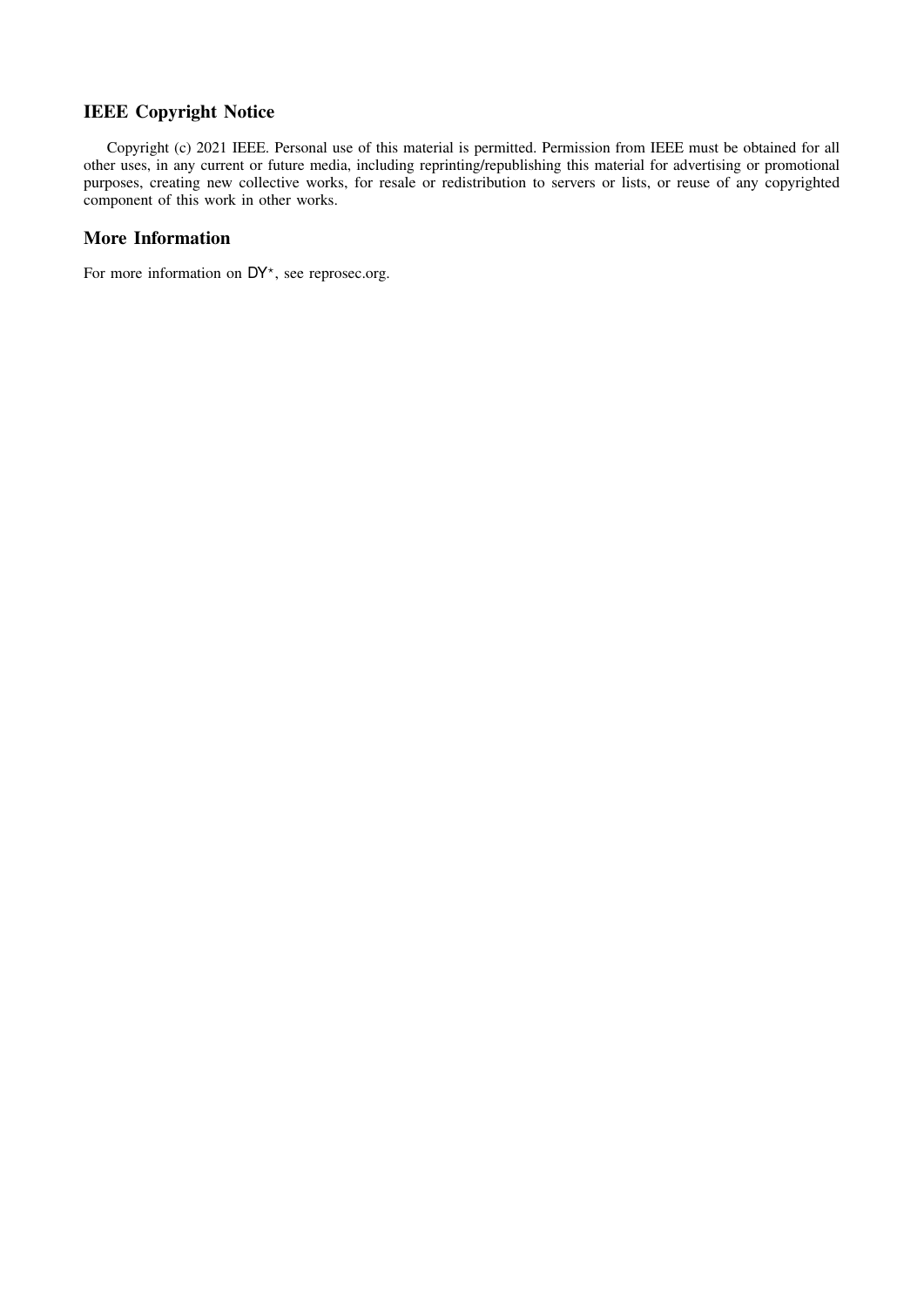# **DY**? : A Modular Symbolic Verification Framework for Executable Cryptographic Protocol Code

Karthikeyan Bhargavan<sup>∗</sup>, Abhishek Bichhawat<sup>†</sup>, Quoc Huy Do<sup>‡</sup>, Pedram Hosseyni<sup>‡</sup>, Ralf Küsters<sup>‡</sup>, Guido Schmitz<sup>‡</sup>, and Tim Würtele<sup>‡</sup>

∗ *INRIA Paris, France karthikeyan.bhargavan@inria.fr* †*Carnegie Mellon University Pittsburgh, PA, USA and IIT Gandhinagar Gandhinagar, Gujarat, India abhishek.b@iitgn.ac.in*

‡*University of Stuttgart Stuttgart, Germany {quoc-huy.do, pedram.hosseyni, ralf.kuesters, guido.schmitz, tim.wuertele}@sec.uni-stuttgart.de*

*Abstract*—We present **DY**? , a new formal verification framework for the symbolic security analysis of cryptographic protocol code written in the  $F^*$  programming language. Unlike automated symbolic provers, our framework accounts for advanced protocol features like unbounded loops and mutable recursive data structures, as well as low-level implementation details like protocol state machines and message formats, which are often at the root of real-world attacks.

Our work extends a long line of research on using dependent type systems for this task, but takes a fundamentally new approach by explicitly modeling the global trace-based semantics within the framework, hence bridging the gap between trace-based and type-based protocol analyses. This approach enables us to uniformly, precisely, and soundly model, for the first time using dependent types, long-lived mutable protocol state, equational theories, fine-grained dynamic corruption, and trace-based security properties like forward secrecy and post-compromise security.

 $DY^*$  is built as a library of  $F^*$  modules that includes a model of low-level protocol execution, a Dolev-Yao symbolic attacker, and generic security abstractions and lemmas, all verified using  $F^*$ . The library exposes a high-level API that facilitates succinct security proofs for protocol code. We demonstrate the effectiveness of this approach through a detailed symbolic security analysis of the Signal protocol that is based on an interoperable implementation of the protocol from prior work, and is the first mechanized proof of Signal to account for forward and post-compromise security over an unbounded number of protocol rounds.

#### <span id="page-1-0"></span>1. Introduction

Since the early authentication protocols of Needham and Schroeder [\[48\]](#page-16-0) and the key exchange protocols of Diffie and Hellman [\[31\]](#page-16-1), the design and analysis of cryptographic protocols has come a long way. Modern protocol standards like Transport Layer Security (TLS) support multiple authentication modes, key exchange mechanisms, and encryption schemes, yielding dozens of possible combinations [\[52\]](#page-16-2). Messaging protocols like Signal (used in WhatsApp) invoke five Diffie-Hellman exchanges before even sending the first message, seeking to protect messages against powerful adversaries who can dynamically

compromise phones and servers [\[46\]](#page-16-3). Protocols like these, with specifications that sometimes run to hundreds of pages, form the cornerstone of Internet security, and any flaw in their design or implementation could have a catastrophic effect. The comprehensive security analysis of such protocols requires automated tools.

Mechanized Cryptographic Protocol Analysis. The research community has developed several formal analysis techniques and (semi-)automated tools to verify cryptographic protocols (see [\[3,](#page-15-0) [19\]](#page-15-1) for detailed surveys). Broadly, these methods can be divided into two categories. The first approach is to identify the cryptographic core of a protocol and to formally prove its (probabilistic) security based on precise *computational* assumptions on the underlying cryptographic primitives. However, building and maintaining computational proofs requires significant manual effort, and even with the aid of mechanized verification tools, it is infeasible to cover all protocol features and attack vectors for large protocols.

An alternative is to build comprehensive models of protocols and their threats, but to analyze them under simpler, stronger, *symbolic* assumptions on the cryptographic primitives. In this paper, we focus on the symbolic approach, but both methods are complementary and can be used side-by-side to get stronger assurances about protocol security (see, e.g., [\[11\]](#page-15-2) and Section [6\)](#page-14-0).

Automated Symbolic Protocol Analysis. The study of symbolic methods for protocol analysis was initiated by Needham and Schroeder [\[48\]](#page-16-0) and formalized by Dolev and Yao [\[32\]](#page-16-4). The first high-profile success of this approach was Lowe's attack and fix for the Needham-Schroeder public key authentication protocol (NS-PK) [\[45\]](#page-16-5).

Symbolic analysis techniques have since evolved by leaps and bounds. Most notably, automated provers like ProVerif [\[20\]](#page-15-3) and Tamarin [\[47\]](#page-16-6) can quickly analyze all possible execution traces of protocols and find attacks like Lowe's in a matter of seconds. Recent advances allow for the symbolic analysis of cryptographic primitives like Diffie-Hellman [\[42,](#page-16-7) [54\]](#page-16-8) and XOR [\[33,](#page-16-9) [41\]](#page-16-10) that require equational theories, of protocols that rely on mutable state [\[40\]](#page-16-11), of Web-based security protocols like OAuth 2.0 and OpenID Connect that require new attacker models [\[34,](#page-16-12) [35\]](#page-16-13), of stronger confidentiality and privacy properties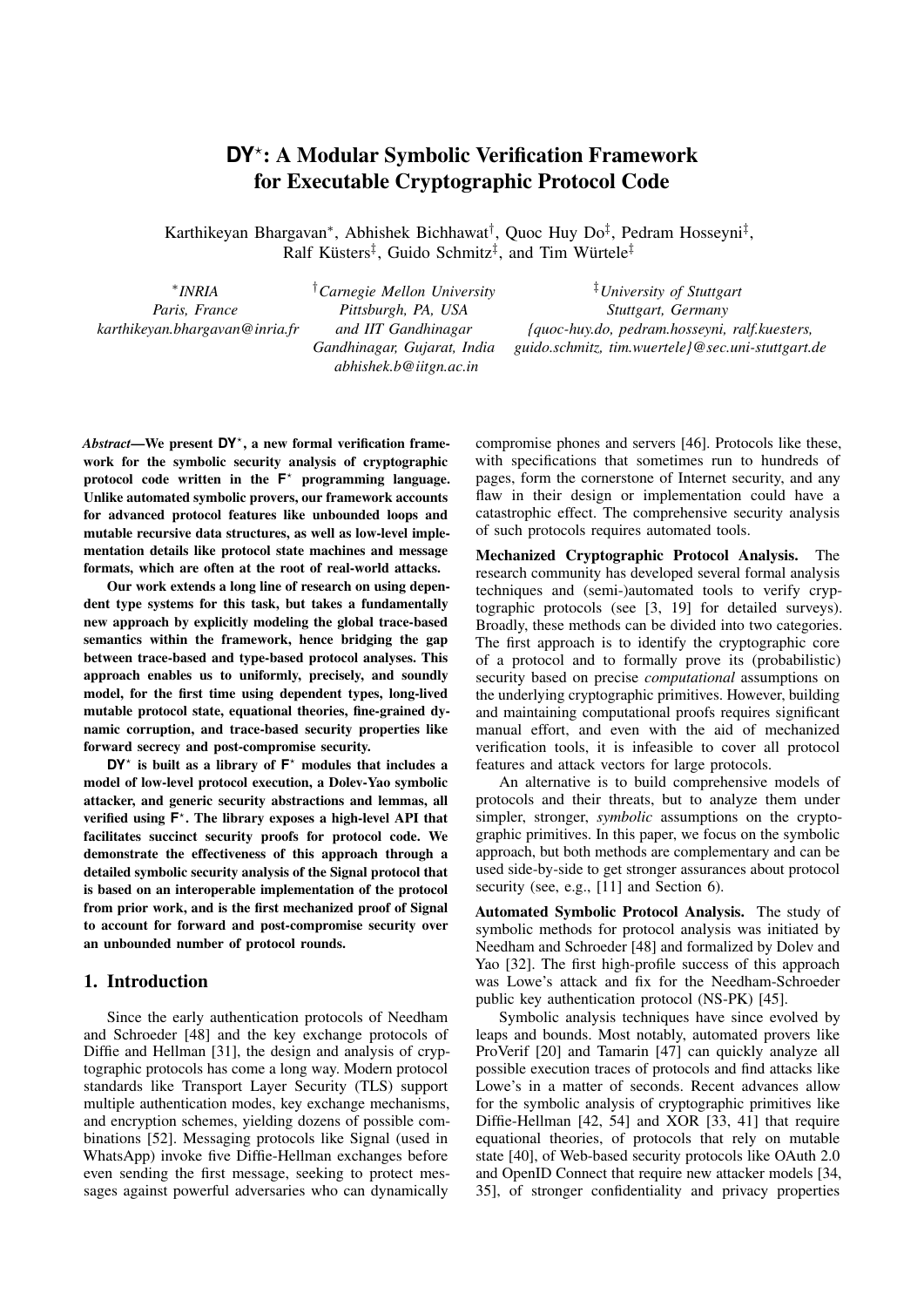

<span id="page-2-0"></span>Figure 1. Diffie-Hellman (DH) Ratchet: a continuous key agreement protocol for long-running secure channels. Each participant regularly performs a unilateral Diffie-Hellman key exchange using a fresh ephemeral key  $(x_{n+1})$  and the last-known public key of its peer  $(g^{y_n})$ , yielding a shared secret  $(g^{x_{n+1}y_n})$  that is mixed with the previous session key  $(K_n)$  to obtain a new session key  $(K_{n+1})$ . Session keys are used to derive AEAD keys for message encryption. The DH Ratchet aims to provide forward secrecy for  $K_n$  (if later keys are compromised) and post-compromise security for  $K_{n+1}$  (if previous keys are compromised).

based on observational equivalences [\[6,](#page-15-4) [21,](#page-15-5) [22,](#page-15-6) [26,](#page-15-7) [27\]](#page-16-14), and of fine-grained compromise scenarios like forward secrecy and post-compromise security [\[25,](#page-15-8) [38\]](#page-16-15).

With these developments, symbolic analysis has become an important component of *real-world protocol* analysis. For example, Tamarin and ProVerif were used to analyze the TLS 1.3 protocol during its standardization [\[11,](#page-15-2) [29\]](#page-16-16), verifying that it is invulnerable to the kinds of downgrade [\[1\]](#page-15-9) and authentication attacks [\[12\]](#page-15-10) that affected prior versions of TLS. Still, many limitations remain.

Composite Protocols Many protocols are structured as a sequence of sub-protocols. For example, the TLS protocol allows for multiple key exchange modes that can be composed in sequence, and some attacks only appear when we consider multiple sessions in a row [\[12\]](#page-15-10). Hence, a comprehensive symbolic analysis of large protocols like TLS must account for multiple protocol modes and rounds, which quickly becomes infeasible for analyzers like ProVerif and Tamarin that perform a *whole protocol analysis*. That is, they consider a complete model of a protocol and analyze it comprehensively for potential executions that may exhibit an attack. In order to find attacks, this approach works very well, needing minimal user intervention. However, as a proof method, this approach is not modular, so the time and memory required for fully analyzing the protocol can grow exponentially with the length of the protocol.

For instance, the symbolic analysis of TLS 1.3 in Tamarin requires 100GB of RAM and takes about one day to complete, and even achieving this mechanized proof requires several months of manual proof work to restructure the proof goals into smaller automaticallyverifiable lemmas [\[29\]](#page-16-16).

Unbounded Protocols The problem is even more acute for protocols that inherently have an unbounded recursive structure or manages recursive stateful data structures.

For example, consider the Diffie-Hellman (DH) ratcheting protocol depicted in Figure [1,](#page-2-0) which is inspired by the Signal Double Ratchet protocol [\[49\]](#page-16-17). The protocol starts with an established key  $K_0$  shared by both parties. The initiator also knows the responder's last known DH public key  $g^{y_0}$  and uses it to generate a fresh DH secret  $g^{x_1y_0}$  and mixes it with  $K_0$  to obtain a new session key  $K_1$  (this is called a *ratcheting* step). Upon receiving  $g^{x_1}$ , the responder in turn invokes its own ratcheting step to generate  $g^{x_1y_1}$  and compute  $K_2$ . This process continues in an unending loop over the lifetime of the messaging conversation (which can last months). Since each key  $K_{n+1}$  is recursively dependent on the previous key  $K_n$ , the analysis complexity grows with each round.

Analyzing such protocols for an arbitrary number of rounds requires induction. Tamarin supports some inductive reasoning by relying on user-supplied lemmas, a technique that has been used to analyze group key agreement [\[53\]](#page-16-18), but the proof requires many manual proof steps and hence is no longer fully automated, and still does not offer the full flexibility of general-purpose proof frameworks like Coq [\[58\]](#page-16-19) or  $F^*$  [\[57\]](#page-16-20). Notably, Signal has not been mechanically analyzed for an arbitrary number of rounds before. The ProVerif analysis of the Signal protocol [\[38\]](#page-16-15) was limited to two messages (three ratcheting rounds), at which point the analysis already took 29 hours. (With CryptoVerif, the analysis of Signal has to be limited to just one ratcheting round [\[38\]](#page-16-15).)

Executable Protocol Code Even for protocols that can be analyzed with tools like Tamarin, there remains a significant gap between the high-level protocol *models* analyzed by the symbolic provers above and the lowlevel protocol details specified in the *standards* or the *implementations* deployed in practice.

For clarity and ease of verification, protocol models are often succinct; they focus on core protocol features and ignore rarely-used or obsolete protocol modes. So they can miss attacks that rely on features like export ciphersuites [\[1\]](#page-15-9) or session renegotiation [\[12\]](#page-15-10). Protocol models also ignore details like message formats and parsing, error handling, and state machines, which are often a key source of protocol bugs [\[9\]](#page-15-11). All these features could potentially be precisely modeled in (say) ProVerif, either by hand or by extracting models from reference implementations [\[15,](#page-15-12) [38,](#page-16-15) [55\]](#page-16-21), but the resulting model becomes so large that automated analysis may take hours or not even terminate [\[13,](#page-15-13) [38\]](#page-16-15).

Finally, as protocol models get larger, it becomes harder to be confident that the models themselves are correct. Hence, having executable models or analyzing protocol implementations is even more attractive, since these models can then be systematically tested against expected protocol traces.

Dependent Type Systems for Protocol Code. A different line of work, starting with RCF [\[8\]](#page-15-14), seeks to address the limitations of automated protocol verifiers using dependent type systems that support the modular verification of cryptographic protocol implementations. The main drawback is that building security proofs with these type systems requires manual intervention and hence is less automated than provers like ProVerif and Tamarin.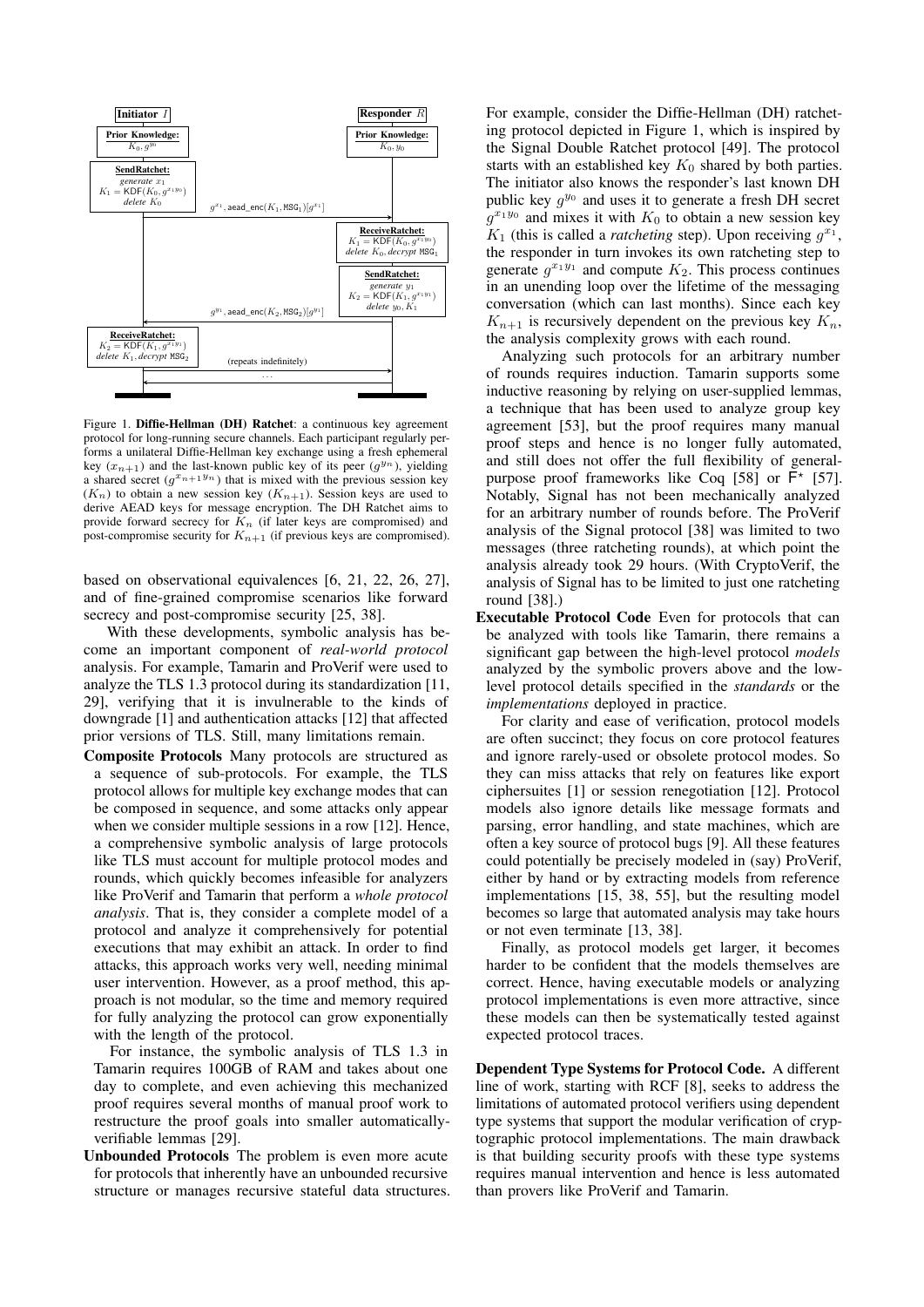RCF [\[8\]](#page-15-14) is a formal language for modeling cryptographic protocols as systems of concurrent communicating processes. Each *local* process represents a protocol endpoint; it runs a sequential program in an ML-like functional language and all extended with built-in libraries that model symbolic cryptography, random number generation, and networking. The runtime semantics of a full RCF system is defined (as a meta-theory on paper) in terms of *global traces* that interleave the execution of local processes, deliver messages sent from one process to another, and track the flow of randomly generated bytestrings. The attacker is treated as just another local process that runs in parallel with protocol code and can interact freely with other processes. The security goals of a cryptographic protocol written in RCF are stated in terms of *trace properties* that must hold in all reachable global traces of the protocol composed with an arbitrary attacker.

RCF is equipped with a dependent type system that can be used to individually verify each process and then to compose these local proofs to obtain verified guarantees for all reachable traces. The type system does not reason explicitly about global traces and so any property we need about the global trace, such as secrecy lemmas about random bytestrings, assumptions about cryptographic primitives, invariants about the attacker's knowledge, or constraints on the order of protocol events, must be proved by hand (using the meta-theory of RCF) and then reflected as local assumptions (axioms, assumed facts, or type declarations) that the type system can use to verify the protocol code. Hence, the soundness of the verification approach relies both on the underlying type system [\[8\]](#page-15-14) and on this library of external lemmas [\[14\]](#page-15-15).

The F7 typechecker [\[8\]](#page-15-14) implements the RCF type system for protocol code written in the F# programming language and has been used to analyze a number of protocols [\[8,](#page-15-14) [14\]](#page-15-15). Subsequent works have improved upon the RCF type system in various ways: adding union and intersection types [\[2\]](#page-15-16), support for relational reasoning [\[4\]](#page-15-17), and computational cryptographic models [\[36\]](#page-16-22). Even with these advances, using RCF-like type systems for symbolic protocol verification has several limitations:

- External Lemmas As noted above, typecheckers like F7 do not explicitly model the global trace-based runtime semantics, and so rely on external security arguments that need to be proved by hand. This increases the risk of accidentally introducing unsoundness, especially in large protocols, and reduces confidence in the proofs.
- Implicit Security Goals Another disadvantage of not modeling the global trace is that protocol security goals are written in terms of dependent types that need to be manually interpreted as trace properties. This makes it difficult to express and prove properties about dynamic compromise, such as forward secrecy and postcompromise security, which depend on the precise order of events in the global trace.
- Equational Theories Prior works on symbolic protocol verification using RCF-like type systems do not model cryptographic primitives like Diffie-Hellman or XOR that require equational theories.
- Mutable Protocol State Most variants of RCF have limited support for stateful code with mutable data structures and hence can not be easily applied to verify protocols that rely on such features.



<span id="page-3-0"></span>Figure 2. DY<sup>\*</sup> Specification and Verification Framework. The lowest layer encodes a symbolic model of cryptography, storage, networking, and attacker capabilities, in terms of an explicit global execution trace. The middle layer provides higher-level typed APIs with verified security abstractions and generic lemmas that facilitate protocol security proofs. For each protocol, the programmer writes code and security goals (the top layer) and verifies them to obtain a security theorem, or discovers a potential attack from a failed proof. The entire framework is written and mechanically verified using  $\overline{F}^*$ .

Due to these limitations, dependent type systems have lagged behind tools like ProVerif and Tamarin, and have never been used to symbolically verify (say) stateful Diffie-Hellman protocols like Signal with advanced security goals like post-compromise security.

Our Approach. The *goal of our work* is to build a mechanized symbolic verification framework that closes the gap between dependent types and dedicated provers like ProVerif and Tamarin, and by this, combines many of the mentioned benefits of both approaches.

We build a new framework, called DY\* (as depicted in Figure [2\)](#page-3-0), for the mechanized symbolic verification of protocol code written in  $F^*$  [\[56,](#page-16-23) [57\]](#page-16-20).  $F^*$  is a full-fledged programming language with a powerful dependent type system that supports user-defined effects for stateful code. The  $F^*$  type-checker can prove that programs meet their specifications using a combination of SMT solving and interactive proofs. While  $F^*$  has been used as a basis for computational protocol analysis (see Section [6\)](#page-14-0), it has not been used for symbolic protocol analysis before this work.

To encode a symbolic cryptographic model within  $F^*$ , we follow a radically different approach compared to prior work like F7. We explicitly model the global runtime semantics in terms of a mutable (append-only) global trace that tracks the interleaved distributed execution of an arbitrary number of protocol sessions. Hence, any property we need about the global trace, such as the attacker's knowledge, secrecy lemmas about random bytestrings, assumptions about cryptographic primitives, or constraints on the order of protocol events, can be formulated in a natural way and *proven sound within our framework*, without relying on external assumptions or manual proofs. Unlike previous approaches based on dependent types, the explicit treatment of global traces also allows us to express and prove security properties involving features like (long-lived) mutable state, dynamic compromise, forward secrecy, and post-compromise security. Finally, we extend this model to account for *equational theories*, which we then use to verify Diffie-Hellman-based protocols.

In  $F^*$ , we have a full-fledged functional programming language at our disposal, so *protocols can be modeled in*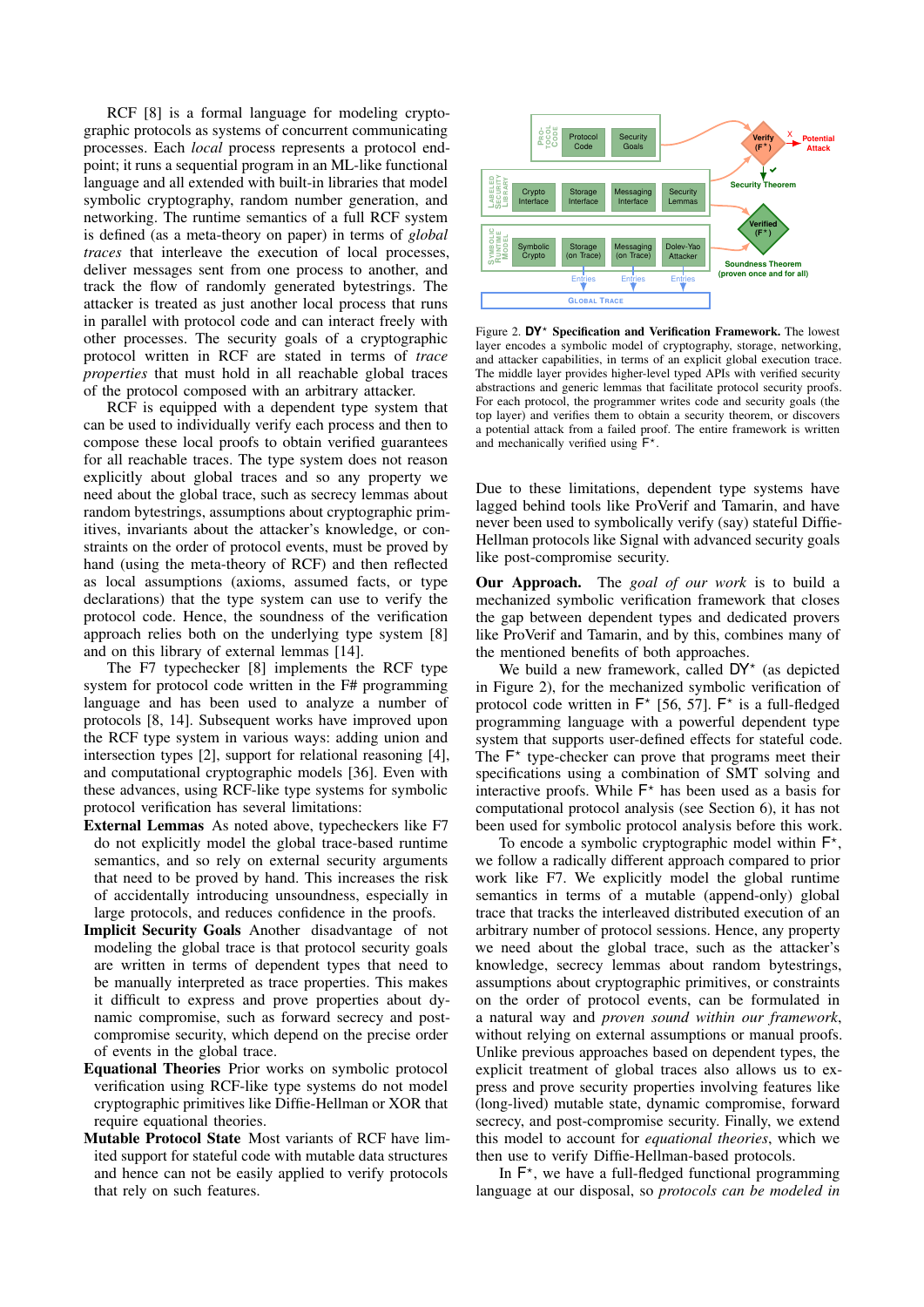*detail*, including implementation features like session state storage that are usually left out in other approaches like ProVerif or Tamarin. Our protocol models are *executable*, and hence, testable using (say) test vectors from protocol specifications. This helps us to avoid creating faulty models, and also allows us to implement and test attacks.

With  $F^*$ 's powerful dependent type system and expressive proof environment, we are able to use *inductionbased proofs* to model and verify *unbounded and recursive protocols* with *complex data structures*. Our approach is *modular*: we structure the DY<sup>\*</sup> library and protocol code as independent modules with clean interfaces, and verify each module independently. As a result, verification time grows roughly linearly with code size, and we can build reusable libraries of generic protocol patterns and security lemmas that can be verified once and for all.

Contributions. Our main contribution is the design and implementation of  $DY^*$ , realized as a library of 9 verified  $F^*$  modules (see Figure [8\)](#page-14-1) that together provide a domain-specific framework for modeling, executing and symbolically verifying security protocols. These modules essentially form two layers (see Figure [2\)](#page-3-0). The lower layer, the symbolic runtime model (described in Section [2\)](#page-4-0), provides libraries for symbolic cryptography, storage, and networking, implemented in terms of a global trace. It also models adversarial behavior by implementing an API for use by the (Dolev-Yao) symbolic attacker.

In principle, protocols can directly be implemented and verified on top of this layer. However, to ease verification and allow for succinct protocol proofs,  $DY^*$  provides another layer, the labeled security library (described in Section [3\)](#page-9-0), which factors out common protocol patterns, reusable security abstractions and invariants, and generic security lemmas that are proved sound once and for all with respect to the low-level trace-based semantics. The labeled layer provides a high-level API that imposes a security-oriented coding discipline using secrecy labels, authentication predicates, and usage constraints for key material. Obeying this discipline enables succinct protocol security proofs (see Section [5](#page-13-0) for a detailed evaluation).

To illustrate our framework, we present the first symbolic analysis of the Signal protocol (in Section [4\)](#page-12-0) that accounts for an unbounded number of ratcheting rounds. Our executable protocol model is based on an interoperable implementation of the protocol taken from prior work [\[51\]](#page-16-24). This analysis also offers the first type-based formulation and proof of post-compromise security for any protocol.

 $DY^*$  is designed to be used by others; all the code and proofs for the framework are developed and documented in an open source repository, and can be used by other programmers to verify their own protocol code [\[10\]](#page-15-18).

## <span id="page-4-0"></span>2. The **DY**? Symbolic Runtime Model

The  $DY^*$  framework is meant to model a distributed system that consists of *principals* executing protocol code and exchanging messages over an *untrusted network* which is under the control of a *Dolev-Yao adversary*.

A central component of our model is the *global (execution) trace*. Among others, it records the history of the states of all principals at any time throughout the run of a system. A principal's state may contain arbitrary information. For example, it can contain long-lived keys, such as the principal's public and private keys. Also, principals may be involved in an unbounded number of sessions at the same time. Hence, a principal's state also contains the current session state in all of its sessions

At each step in a protocol, a principal first retrieves its current state from the global trace, possibly reads a message from the network, performs its computation, sends messages back to the network, and at the end of the invocation saves its new state in the global trace.

The global trace records all messages sent on the network by principals. It also records the nonces generated by principals and documents whether principals or their sessions (even versions of sessions, see below) are corrupted by the adversary, who can corrupt principals dynamically in a fine-grained way.

The trace determines the attacker's knowledge at any point in a run: the attacker knows all messages sent on the network thus far as well as the state of corrupted principals or corrupted sessions of principals. This knowledge in turn determines which messages the attacker can send to (sessions of) principals. An attacker can only construct and send messages it can derive from its knowledge. In particular, it cannot simply guess secrets.

Modeling the global trace allows us to explicitly define and reason about the attacker's knowledge and dynamic compromise within the proof framework in a sound way. In previous dependently-typed approaches, this was not possible, and the programmer had to rely on manual arguments and weaker security guarantees.

The global trace also allows us to naturally and explicitly express security properties, such as secrecy properties and authentication/integrity properties, involving features like (long-lived) mutable state, dynamic compromise, forward secrecy, and post-compromise security that require reasoning about the adversary's knowledge and the precise order of events in the global trace. In order to prove such properties, we would typically formulate global invariants over the global trace which the code of every principals should preserve. The invariants should be strong enough to then imply the security properties we care about.

# <span id="page-4-1"></span>2.1. Encoding the Symbolic Runtime in **F** ?

Next, we describe how the main components of our symbolic runtime model are encoded in  $F^*$ .

An Explicit Global Trace. Formally, a global trace is defined as an array of certain entries in DY\*:

```
noeg type entry =| RandGen: b:bytes → l:label → u:usage → entry
| SetState: p:principal → v:versions → s:sessions → entry
| Message: s:principal \rightarrow r:principal \rightarrow m:bytes \rightarrow entry
| Event: p:principal → (string * list bytes) → entry
| Corrupt: p:principal → session_id:nat → version:nat → entry
type trace = array entry
```
Each entry records one of five protocol actions. A record RandGen b l u indicates that a fresh random bytestring b annotated with some metadata l and u has been generated, where l and u are used in the labeling layer (see Section [3\)](#page-9-0). Similarly, SetState, Message, and Event record that a principal updated its internal state, sent a message on the network, or recorded a protocol event. We use protocol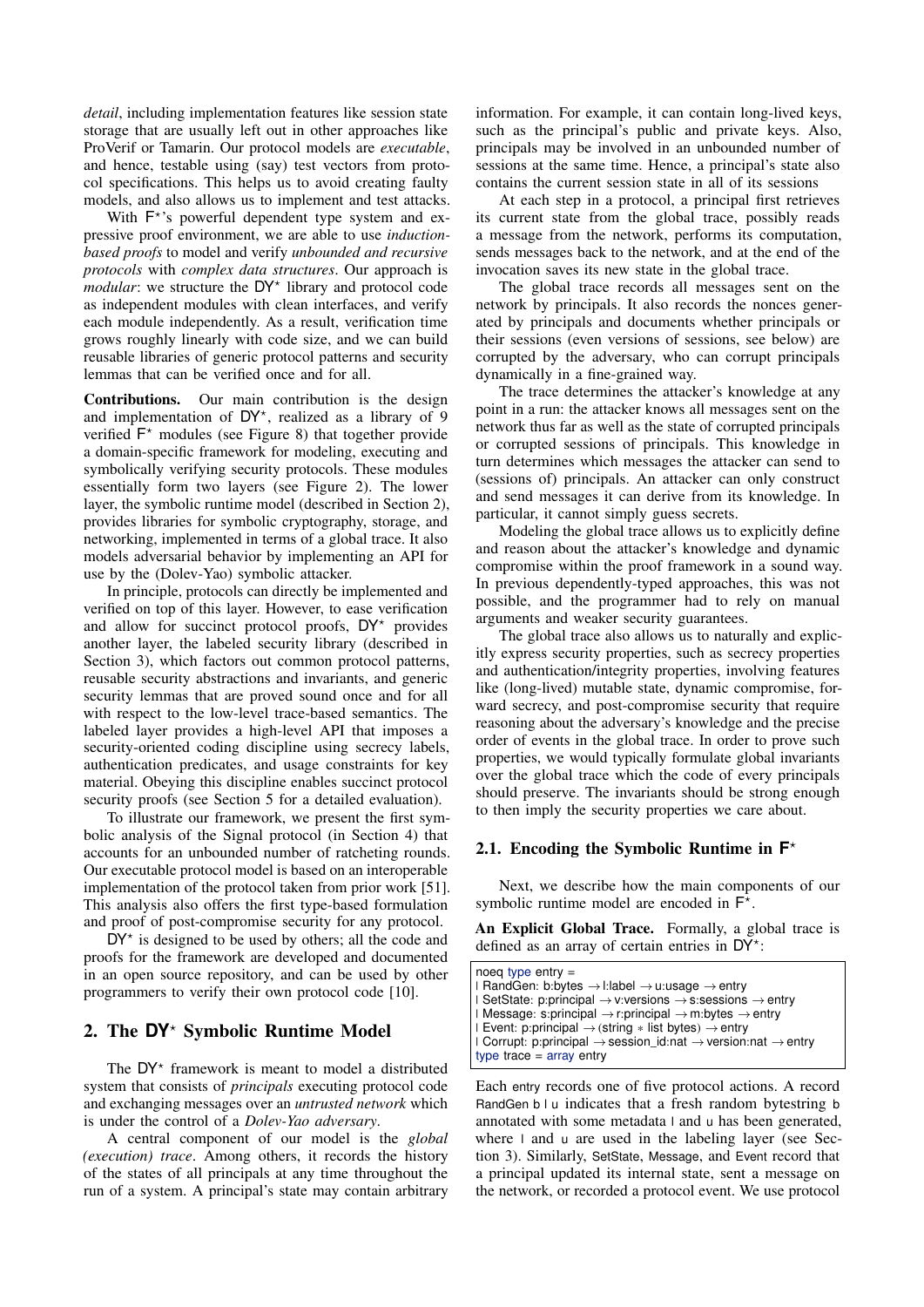events to annotate a trace to ease analysis. For example, a protocol event can be used to indicate that a new protocol session with a certain set of principals has been started or completed.

Each SetState entry stores a principal state grouped in so-called *sessions*, each annotated with a *version* identifier. Sessions can store long-term keys, such as a principal's public and private keys, but also, as the name suggests, the principal's states of arbitrary many ongoing protocol sessions. This partitioning is used by the entry Corrupt p session id version that states that the attacker has obtained a specific version of a session (session\_id) stored at principal p. This is a particularly fine-grained notion of compromise: it allows an attacker to dynamically compromise both long-term keys and specific ephemeral protocol states. By this type of corruption, we can model that only a subset of data stored in a principal's state leaks to the adversary, allowing us, for instance, to analyze forward secrecy and post-compromise security. The attacker, however, is not restricted by this model as he can corrupt as many versions and sessions as it likes.

In our  $DY^*$  implementation, we define one global variable that holds an append-only trace: each principal can add new entries at the end of the trace, but it cannot remove or modify existing entries. The length of the trace monotonically increases and hence can be used as a global symbolic timestamp.

The symbolic runtime layer provides (honest) principals with an API of basic functions, where underneath some of them read from and extend the trace; dishonest principals/the adversary can manipulate the trace in arbitrary ways subject to certain constraints (see later). For example, to generate a nonce principals would call the function gen which adds a RandGen entry to the trace and returns a fresh random bytestring; the function set\_state adds a SetState entry while get\_last\_state reads the last SetState entry stored by a principal; send adds a Message entry to the trace, while receive i reads the Message entry at a particular trace index, with the latter typically provided by the adversary to determine which message the principal is supposed to receive from the network. There are also functions to construct and parse messages (see later).

Global Trace Invariants. When verifying/type-checking the (stateful) code of a principal, we want to guarantee that we are in the context of a "reasonable" trace, i.e., not a trace that is completely arbitrary, but follows some generic rules. The symbolic runtime layer therefore contains a generic trace invariant to ensure basic constraints on traces. By so-called attacker-typability (explained later), we ensure that the invariant is sound in the sense that it does not overly restrict the adversary. The generic trace invariant is parameterized so that it can be enriched for proving desired security properties of a protocol, as discussed later.

An Algebraic Model of Crypto. The symbolic runtime layer defines an abstract type of bytestrings called bytes along with a series of conversion and cryptographic functions for constructing and parsing bytestrings. It also defines a type principal (alias for string) to represent the names of protocol participants (e.g. "alice").

To model security assumptions on the cryptographic primitives, we define bytes as an algebraic datatype with multiple constructors, similar to the modeling style of [\[14\]](#page-15-15):

| type literal $=$                                                                       |
|----------------------------------------------------------------------------------------|
| I String of string I ByteSeq of seq FStar. UInt8.t I Nat of nat                        |
| type bytes $=$                                                                         |
| $\vdash$ Literal: lit: literal $\rightarrow$ bytes                                     |
| I Concat: b1:bytes $\rightarrow$ b2:bytes $\rightarrow$ bytes                          |
| $\Box$ Rand: index:nat $\rightarrow$ l:label $\rightarrow$ u:usage $\rightarrow$ bytes |
| $\vdash$ PK: secret:bytes $\rightarrow$ bytes                                          |
| I PKEnc: pub_key:bytes $\rightarrow$ msg:bytes $\rightarrow$ bytes                     |
| $IDH_PK: priv\_key: bytes \rightarrow bytes$                                           |
| $\Box$ DH: priv_key: bytes $\rightarrow$ pub_key:bytes $\rightarrow$ bytes             |
|                                                                                        |

The type literal defines constants like strings, natural numbers, and concrete bytearrays that are treated as opaque. The constructor Literal models the conversion of a literal to a bytestring; in concrete code, this conversion may use some encoding functions (e.g. UTF-8). Similarly, Concat models the concatenation of bytestrings. The constructor Rand represents a fresh random value that was generated at some index in the global trace with metadata l and u (see also Section [3\)](#page-9-0).

Each cryptographic primitive is modeled in terms of constructors and functions that use pattern matching to break down bytestrings. For example, the constructor PK models the conversion of a private decryption key to a public encryption key, and PKEnc models public key encryption. These are used to define the three functions that define public-key encryption:

| let pk $dk = PK$ dk                         |
|---------------------------------------------|
| let pke_enc ek msg = $PKEnc$ ek msg         |
| $let$ pke_dec dk ctxt = match ctxt with     |
| $\mathsf{PKEnc}$ (PK dk') msq $\rightarrow$ |
| if $dk = dk'$ then Success msq              |
| else Error "decryption failed"              |
| $I \rightarrow$ Error "decryption failed"   |

The functions pk and pke\_enc simply call the symbolic constructors, while pke\_dec uses pattern matching to look inside a symbolic ciphertext and checks if the decryption key matches the encryption key before returning the plaintext. We similarly define models for AEAD encryption, signatures, hashing, and MACs.

Note that the algebraic definition of the bytes type is only visible within the symbolic crypto library; it is kept abstract from the protocol code, which can only use this type via functions like string\_to\_bytes, gen, etc.

Encoding Equational Theories. For Diffie-Hellman, we define two constructors (DH\_PK, DH) and associated functions: dh\_pub generates the public key  $(g<sup>y</sup>)$  from a private key, and dh computes a shared secret  $(g^{xy})$ , from a private key  $(x)$  and public key  $(g<sup>y</sup>)$ . To capture the mathematical properties of exponentiation, we need to define additional equations between bytes. There are many symbolic equational theories for Diffie-Hellman that have been considered in prior work (see [\[28\]](#page-16-25) for more discussion.) Here, we encode the "standard" equation that is used in ProVerif, and has been used in prior analyses of protocols like Signal [\[11\]](#page-15-2) and TLS 1.3 [\[11\]](#page-15-2). The rule says that  $(g^x)^y$  is equal to  $(g^y)^x$ , as reflected in the dh\_shared\_secret\_lemma:

| val dh_shared_secret_lemma: x:bytes $\rightarrow$ y:bytes $\rightarrow$ |  |
|-------------------------------------------------------------------------|--|
| Lemma $((dh x (dh_pub y)) == (dh y (dh_pub x)))$                        |  |

By choosing a set of equations for a particular primitive, we are symbolically modeling the concrete computational semantics of the underlying cryptographic algorithm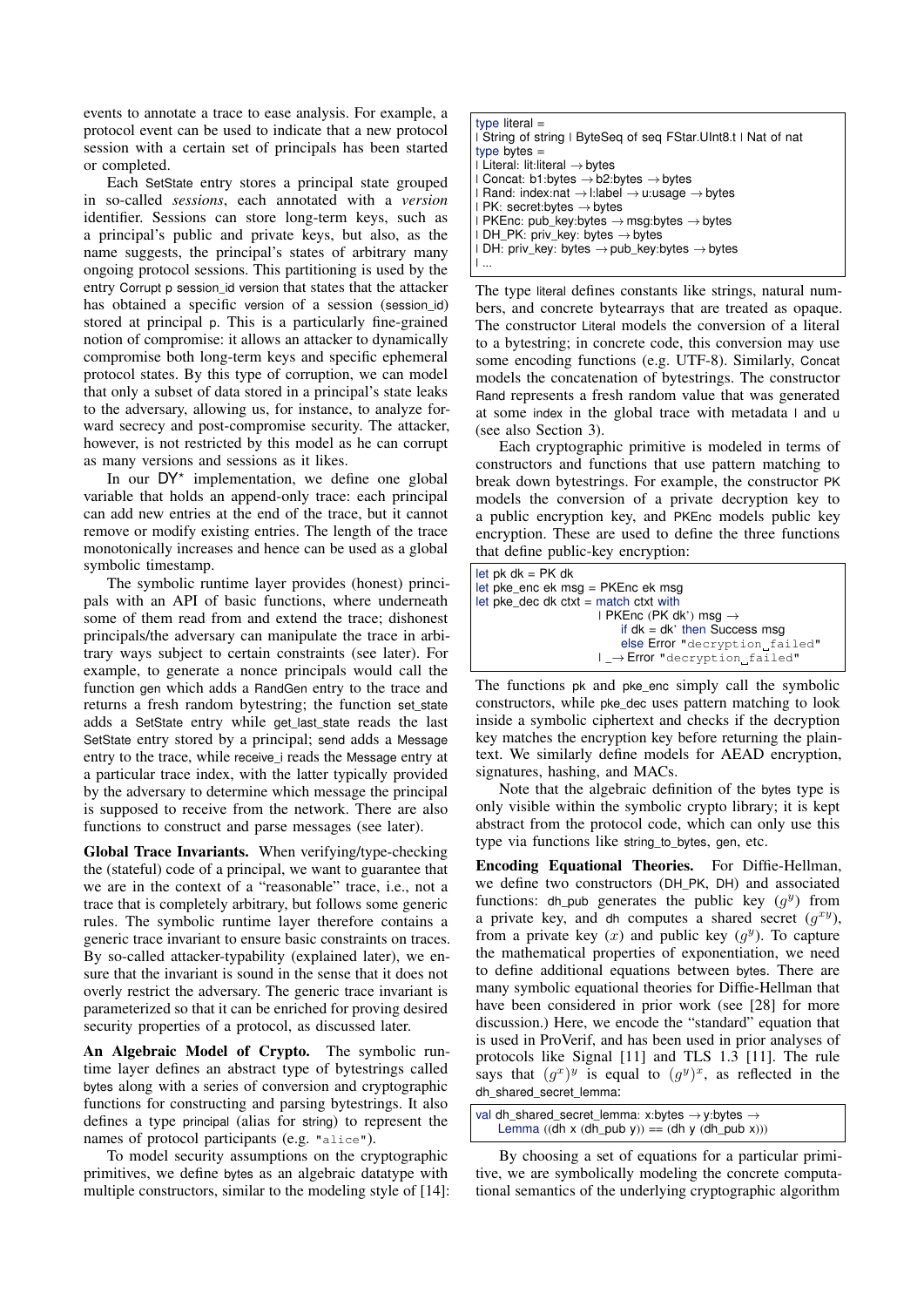at a particular level of precision. For protocols (like those in this paper) that rely on standard Diffie-Hellman operations over a large prime-order group, the equation above is enough to capture most known attacks, but for protocols that rely on other operations like addition and multiplication over exponents, we may need to add further equational rules to capture other potential attacks [\[44\]](#page-16-26).

In our framework, we can use the full flexibility of  $F^*$ to add any number of equational rules (for DH, XOR, etc.) The main cost is that we need to prove that the encoding of the equational theory is an equivalence (reflexive, symmetric and transitive) and that it is respected by all the functions and predicates in our symbolic model and in the protocol code, which can be a tedious verification task.

Sometimes, we can encode an equational rule in a way that eases these equivalence and preservation proofs. For the Diffie-Hellman equation above, we define a total order le\_bytes over the bytes type, and use it to ensure that the constructor application  $DH \times (dh_pub \gamma)$  always has x less than y. If inputs are given in the other order (e.g. dh y (dh\_pub x)) we reorder them to maintain the invariant. This encoding allows us to prove that the function defining the equational theory coincides with logical equality  $(==)$ in  $F^*$  and hence is a congruence.

Modeling Adversarial Behavior. We model an active network attacker, in the tradition of Dolev and Yao [\[32\]](#page-16-4), who can intercept, modify, and block all messages sent on the network, can compromise any session state, and can call any cryptographic function (using messages it already knows), and can schedule any part of a protocol, i.e., functions that model the behavior of honest parties (see below). By using these capabilities, the attacker can grow its knowledge as the global trace is extended and it can try to break the protocol's security goals.

Essential for an attacker's behavior is its knowledge. The attacker's knowledge at each index i in the global trace is logically characterized using a set of derivation rules defined as a recursive predicate (attacker\_can\_derive i steps b) that specifies whether the attacker can derive a bytestring b at index i within a certain number of derivation steps (see Appendix [B\)](#page-16-27). For example, the attacker can derive literals, can read any message sent on the network, and read previously compromised states in 0 steps. At each derivation step, it applies a cryptographic function to bytestrings it has already derived to obtain a new bytestring. Importantly, an attacker cannot guess a freshly generated random value (generated by some honest party); it can only learn a generated value by deriving it from network messages or compromised states.

The predicate attacker knows at says that an attacker knows a bytestring b at trace index i if he can derive b at i in some (finite, but unbounded) number of steps:

| let attacker_knows_at $(i:nat)$ $(b:bytes) =$               |
|-------------------------------------------------------------|
| $\exists$ (steps:nat). attacker_can_derive steps i b        |
| type pub_bytes $(i:nat) = b:bytes\{attacker_knows_at i b\}$ |

The type pub\_bytes i represents bytestrings known to the attacker at index i. Of course, these values are also known to the attacker at all subsequent indexes  $j > i$ .

We further implement a (typed) API for the use of the attacker (e.g., to implement an actual attack) by wrapping each function in the symbolic runtime layer with a attackerfriendly version that works for pub\_bytes. For example, the attacker API for public key encryption is as follows:

| val pke_enc: i:nat $\rightarrow$ enc_key:pub_bytes i $\rightarrow$                                |
|---------------------------------------------------------------------------------------------------|
| $msg:pub_bytes$ i $\rightarrow pub_bytes$ i                                                       |
| val pke_dec: i:nat $\rightarrow$ dec_key:pub_bytes i $\rightarrow$ ctxt:pub_bytes i $\rightarrow$ |
| result (pub_bytes i)                                                                              |

We typecheck our implementation of this attacker API to prove that as long as an attacker calls each function with derivable bytestrings, the function succeeds and returns derivable bytestrings. Furthermore, by showing that all the cryptographic and trace functions can be wrapped in this way, we demonstrate that the attacker has enough passive and active capabilities to construct and destruct all public bytestrings and to perform all the protocol actions (on behalf of a compromised principal) that an honest participant would be able to enact. This guarantee is sometimes called *attacker typability* for which we provide a machine-checked proof here using  $F^*$ .

Specifying Protocols. A protocol is written as a set of functions, each of which defines one protocol step performed by a principal. These functions can be called by the adversary in arbitrary order. The parameters of these functions allow the adversary to specify which session of the protocol is to be invoked and which message the principal is supposed to read from the network. In particular, we have no restrictions on the number of principals or sessions in a protocol run.

When called, a function parses the principal's state as well as the network message into some semantically rich data type (we provide protocol-dependent parsing and serializing functions). Next, the function performs the computation of the respective protocol step, serializes its results (a new state for this principal and possibly new network messages), and places these results on the trace (by storing the new state and sending the network messages). Since with  $F^*$  we have a full-fledged functional programming language at our disposal, the functions can perform arbitrary computation and, in combination with global traces, easily deal with recursive, mutable, and longlived state, unlike previous approaches.

We note that in principle, it is sufficient to have just one function for invoking a protocol since by reading the session state, the function can determine the current state of and stage of the protocol session. However, it is often more convenient to use several functions.

Symbolic Execution. For each protocol, we write a scheduler function which calls the above described protocol functions in the expected order. This scheduler essentially describes a run of the protocol and can be seen as a test case. We can then compile the scheduler together with the DY<sup>\*</sup> framework and the protocol implementation to OCaml and execute this code to print out a symbolic trace of a protocol run. This way, we can implement test cases, inspect symbolic runs, and check our model for errors, something not possible in tools like Tamarin and ProVerif. We can also implement and check known attacks for unfixed protocol code.

Security Properties. Having the global trace explicitly formulated in our framework, unlike previous type-based approaches, we can easily and naturally formulate and then prove security properties about the trace in terms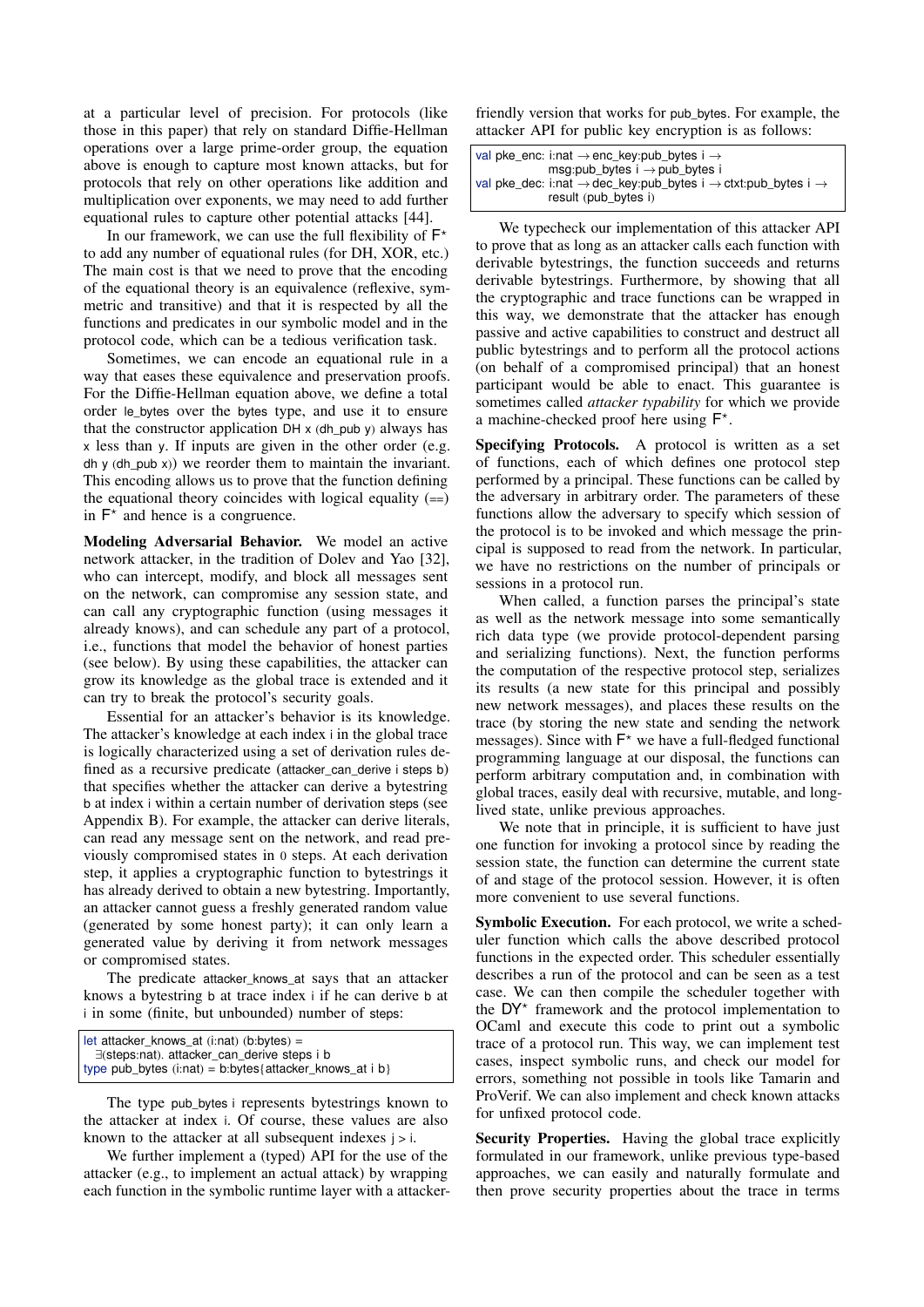

<span id="page-7-1"></span>Figure 3. Needham-Schroeder Public Key Protocol (NS-PK). An initiator  $I$  and responder  $R$  authenticate each other and establish a session key  $n_R$  using public key encryption. Each party initially knows its own private key (e.g.  $sk_I$ ) and the public keys of all peers it is willing to communicate with (e.g.  $pk_R$ ,  $pk_M$ ). To start the protocol, I generates a fresh nonce  $n_I$  and encrypts it to  $R$ , along with  $I$ 's name.  $R$  generates its own nonce  $n_R$  and encrypts it back to I, along with  $n_I$ . When I receives and decrypts this response, it encrypts  $n_R$  back to R and believes that it talked to R since the response contained its nonce  $n_I$ . Similarly, R believes to have talked to  $\overline{I}$  upon receiving  $n_{\overline{B}}$  in the last message. We assume that all messages are tagged with  $MSG_1$ ,  $MSG_2$ ,  $MSG_3$ , to prevent reflection and type-flaw attacks.

of  $F^*$  lemmas. As already mentioned, this includes stating secrecy properties as well as integrity/authentication properties with a natural and fine-grained treatment of long-lived and mutual state, dynamic corruption as well as forward secrecy and post-compromise security. We provide concrete examples in Sections [2.2](#page-7-0) and [4.](#page-12-0)

To prove such properties, we formulate appropriate trace invariants, show that honest programs satisfy these invariants (under arbitrary adversarial behavior), and then prove that these invariants imply the desired properties.

While trace-based security properties sketched above are expressive enough to state many classic protocol security goals, they however, do not capture stronger secrecy and privacy guarantees that can be expressed using program equivalence. In the future, we plan to extend our methodology to specify and verify properties written in terms of *diff-equivalence* [\[21\]](#page-15-5).

#### <span id="page-7-0"></span>2.2. Example: Implementing NS-PK with **DY**?

In this section, we demonstrate our methodology using the well-known Needham-Schroeder Public Key protocol (NS-PK) [\[48\]](#page-16-0) depicted in Figure [3.](#page-7-1) We begin by writing a detailed executable specification, or reference implementation, of NS-PK in  $F^*$ , relying on DY\*'s symbolic runtime layer. In Section [3,](#page-9-0) we lift this implementation to the labeled security layer to analyze its security.

Messages. Figure [4](#page-7-2) depicts an algebraic datatype message that defines three constructors (Msg1, Msg2, Msg3), corresponding to the three messages in the NS-PK protocol. The function serialize\_message uses a string-to-bytes conversion function and concatenation to encode each message unambiguously as bytes; parse\_message does the inverse. The return type of parse\_message is result message which means that it can either be of the form Success m for some m of type message, or it can be Error s with some error string s. We prove a lemma part\_message\_correctness\_lemma (see Figure [4\)](#page-7-2) that says that the parsing is correct, i.e. it correctly inverts serialization, which is an important functional requirement for protocol code.

| type message $=$<br>I Msg1: i:principal → n_i: bytes → message<br>I Msg2: n_i: bytes $\rightarrow$ n_r:bytes $\rightarrow$ message<br>$\blacksquare$ Msg3: n_r: bytes $\rightarrow$ message<br>val serialize message: message $\rightarrow$ bytes<br>val parse_message: bytes $\rightarrow$ result message<br>val parse_message_correctness_lemma: m:message $\rightarrow$                                                                                                                                                                                                                                                                  |
|---------------------------------------------------------------------------------------------------------------------------------------------------------------------------------------------------------------------------------------------------------------------------------------------------------------------------------------------------------------------------------------------------------------------------------------------------------------------------------------------------------------------------------------------------------------------------------------------------------------------------------------------|
| Lemma (parse_message (serialize_message m) == Success m)                                                                                                                                                                                                                                                                                                                                                                                                                                                                                                                                                                                    |
| type session $st =$<br>$\vdash$ SecretKey: secret_key: bytes $\rightarrow$ session_st<br>I PublicKey: peer:principal $\rightarrow$ public_key:bytes $\rightarrow$ session_st<br>I ISentMsg1: r:principal $\rightarrow$ n_i:bytes $\rightarrow$ session_st<br>I RSentMsg2: i:principal $\rightarrow$ n_i:bytes $\rightarrow$ n_r:bytes $\rightarrow$ session_st<br>I ISentMsg3: r:principal → n_i:bytes → n_r:bytes → session_st<br>I RReceivedMsg3: i:principal $\rightarrow$ n_r:bytes $\rightarrow$ session_st<br>val serialize_session_st: session_st $\rightarrow$ bytes<br>val parse_session_st: bytes $\rightarrow$ result session_st |

<span id="page-7-2"></span>Figure 4.  $F^*$  types for NS-PK messages and states

Session States. As mentioned in Section [2.1,](#page-4-1) a principal can use the storage API to save its long-term data items, such as private and public keys, and current states of all ongoing sessions as an array, denoted sessions, of (serialized) session states, which comes along with an array versions (called a version vector) that maps each session to a version number. Initially, all versions are 0. When a session state is updated, its version may optionally be incremented to indicate a new protocol phase.

In our NS-PK implementation, each session state has type session\_st (Figure [4\)](#page-7-2), denoting one of six forms: its own long-term private key (SecretKey), the name and public key for a peer (PublicKey), the initiator  $I$  and responder R's intermediate protocol states (ISentMsg1, RSentMsg2), and their final protocol states (ISentMsg3, RReceivedMsg3). Each protocol state stores the (claimed) identity of the peer and further material, such as nonces, needed to continue the protocol session. Like with messages, we define a serialization and a parsing function for session\_st and prove a correctness lemma.

Our model of protocol messages and state is more detailed than other formal analyses, such as those carried out in ProVerif and Tamarin, which typically ignore persistent state storage, and do not consider message or state serialization. However, these details are needed to implement protocols in practice, and a bug in serialization or parsing can easily break the protocol security goals. Our correctness lemmas prevent these kinds of bugs.

Initiator Code. The code for the NS-PK initiator is depicted in Figure [5](#page-8-0) and is divided into two functions: the function initiate begins an NS-PK session and sends the first message, whereas initiator\_complete processes the second message and sends the third message, completing the initiator's role.

The function initiate begins by calling get\_last\_state to retrieve the last state (i.e. sessions, versions, and timestamp ts) stored by the principal i. It then calls find\_public\_key to search the sessions array for a PublicKey entry containing the responder r and its public key pk\_r. Our  $DY^*$  framework supports, by an appropriately defined  $F^*$  monad, implicit error propagation: if a function call like find\_public\_key fails and returns an error, the whole function fails and returns the same error.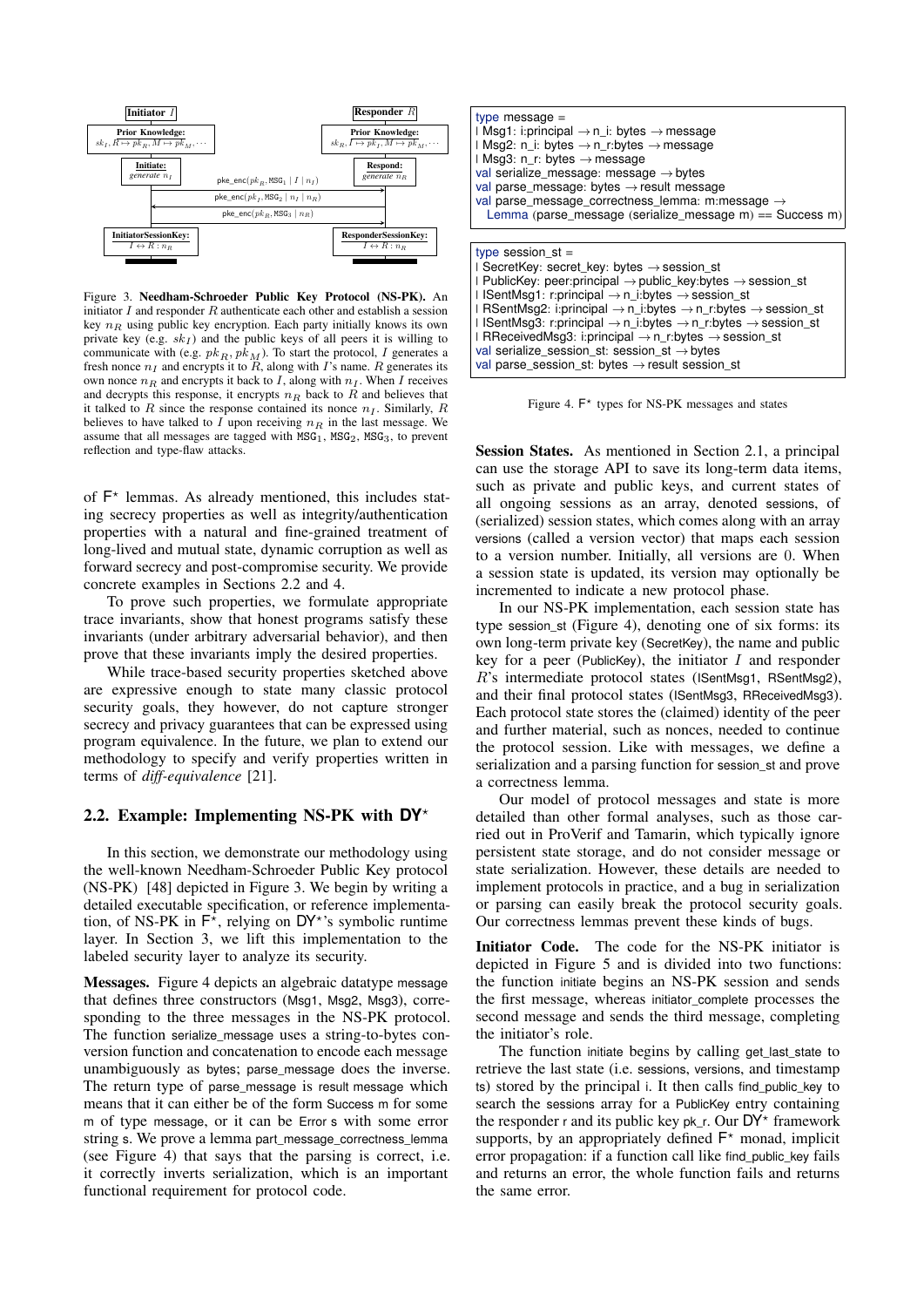

<span id="page-8-0"></span>Figure 5. Initiator Code for NS-PK in  $F^*$  using  $DY^*$  libraries

Next, initiate calls gen to generate a fresh random bytestring n\_i; gen takes three arguments with metadata that describe who generated the bytestring, who can read that value, and how n\_i is intended to be used. This metadata will be later used for proofs in the labeling layer (see Section [3\)](#page-9-0).

The initiate function then constructs the first message msg1, serializes it to bytes, and encrypts the result with the public key of r to obtain the ciphertext c\_msg1. It creates a new session state ISentMsg1 r n\_i, serializes it to obtain s\_st1, extends the previous state of i with this new session (at version 0) and calls the set\_state function to store the new state for i.

Finally, the initiator logs an event Initiated indicating that it has started a new protocol session before calling the networking function send to put the message c\_msg1 on the network; besides the message, send takes the identities of the sending and receiving principals, here i and r, respectively. The function initiate returns the index of the new session (length sessions), which is treated as a session handle and which the adversary or a scheduler can use to invoke and continue this session later on.

The code for initiator\_complete is a bit more complicated; it is given a session handle session\_id for an ongoing session, and a handle (msg\_id) for a message that has been received over the network. The function retrieves its session state by calling get\_last\_state, receives the message by calling receive\_i, decrypts the message with the initiator's

private key, verifies that the received nonce n\_i' matches the nonce n i in the stored state, and then constructs and encrypts Msg3 for the responder. The function finishes by updating its session state to ISentMsg3 (hence deleting the previous state), logging an event InitiatorDone indicating that its role in the protocol session is complete, and sending the third message to the responder.

Responder Code. The code for the responder (included in [\[10\]](#page-15-18)) is the dual of the initiator; it consists of two functions, respond and respond\_complete, that store session states (RSentMsg2, RReceivedMsg3), and log events (Responded, ResponderDone) each with three parameters [string\_to\_bytes i;n\_i;n\_r].

Implementing Lowe's Attack on NS-PK. Using the attacker API and the protocol API (the above mentioned protocol functions for NS-PK), we can implement potential attacks on the NS-PK protocol as  $F^*$  programs and symbolically execute them on the protocol code. In particular, we implement Lowe's man-in-the-middle attack on NS-PK [\[45\]](#page-16-5). Lowe's attack is based on mixing two sessions: (1) Alice as initiator (intentionally) talking to the attacker (as responder) and (2) the attacker pretending to be Alice (as initiator) talking to Bob (see Figure [9](#page-16-28) in Appendix [A\)](#page-16-29). We symbolically execute the attack and it succeeds, resulting in a symbolic trace with 22 entries, at the end of which the attacker is able to learn the nonce n\_r, which was meant to be known only to  $I$  and  $R$ .

Lowe proposes a simple fix to NS-PK that adds  $R$ 's identity to Msg2 and requires  $I$  to check this identity. We implement this fix and retry the attack code, which now fails as expected. The failure of a single attack however is not a formal proof of security. So the next step is to formalize and prove the security for the fixed Needham-Schroeder-Lowe (NSL) protocol.

Security Properties. For the NSL protocol, we are particularly interested in the secrecy of the nonce n\_r as well as authentication goals that link logged events. We here sketch how such properties can be expressed in DY\*.

To express the secrecy of the nonce n\_r used in NSL, we ask whether it is possible for the attacker to interact with an initiator  $I$  and responder  $R$  in a way that it can eventually learn n\_r, without compromising the long-term keys or the stored session states of  $I$  or  $R$ . We state this in  $DY^*$  by the following lemma, which says that if the n\_r value logged by *i* in an initiator event InitiatorDone r n\_r is known to the adversary at test\_idx, then either i or r must have been compromised before test\_idx.

| let $n_r$ secrecy condition at $i =$                 |
|------------------------------------------------------|
|                                                      |
| ∀test_idx ev_idx i r n_i n_r. (ev_idx < test_idx ∧   |
| entry_at ev_idx (Event i ("InitiatorDone",           |
| [string_to_bytes r; n_i; n_r])) $\wedge$             |
| attacker_knows_at test_idx $n_r$ ) $\Longrightarrow$ |
| (∃ comp_idx v s. comp_idx ≤ test_idx ∧               |
| (entry_at comp_idx (Corrupt i v s) $\vee$            |
| entry_at comp_idx $(Corrupt r v s))$                 |
|                                                      |

We can write a similar lemma to express the secrecy goal for a n\_r value stored in a responder's state.

The compromise condition in our secrecy invariant above is relatively broad: it gives no guarantees if *any* session of i or r is compromised. This is because any adversary who compromises the long-term keys of i or r can decrypt n\_r from the second or third message (NSL does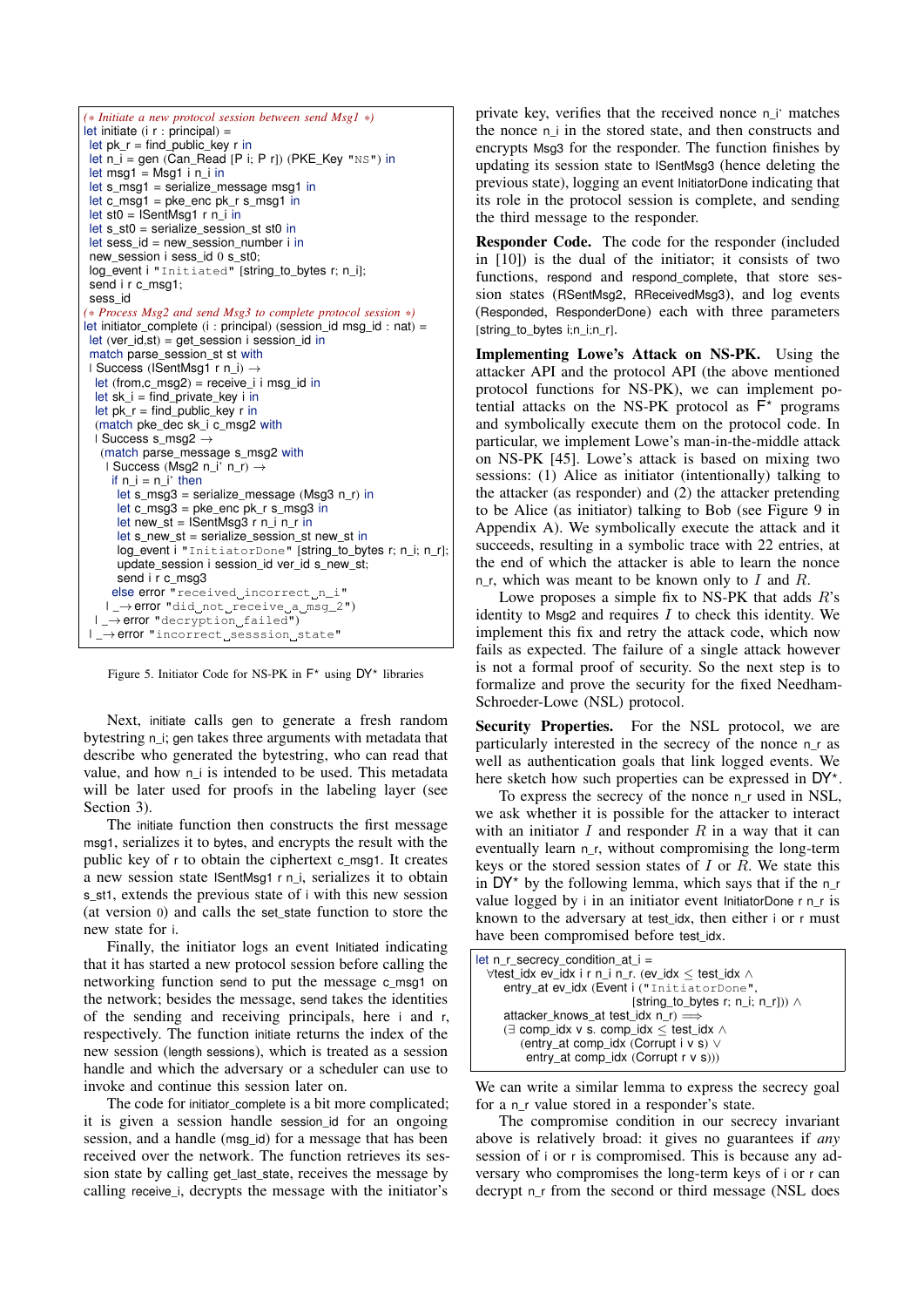not provide forward secrecy) and similarly the attacker can learn n<sub>r</sub> by compromising the protocol states in which n r is stored. For other protocols, however, it is possible to state secrecy goals with tighter compromise conditions (see Section [4\)](#page-12-0).

In addition to secrecy, we also state authentication goals as properties of the trace that link logged events. For NSL, responder authentication at an initiator i states that if i logs an event InitiatorDone with parameters r, n\_i, and n\_r, then there must be a prior event Responded logged by r with matching parameters i, n\_i, and n\_r, *unless* one of i or r has been compromised. A similar property states initiator authentication at r.

In the next section, we will see how we can prove these properties using the labeled layer of  $DY^*$ .

Comparison with Other Approaches. In 340 lines of  $F^*$  code, we have formally specified the NS-PK protocol at an unprecedented level of detail. The core protocol code is quite short (less than 100 lines of code); the remainder accounts for low-level implementation details like message formats, the protocol state machine, long-term storage for public keys, and session storage for intermediate states. Furthermore, our code is executable and hence serves as a reference implementation of NS-PK. Our security properties systematically allow for any stored state to be compromised, including intermediate states like ISentMsg1.

For comparison, formal models of NS-PK are included with both the ProVerif [\[20\]](#page-15-3) and Tamarin [\[47\]](#page-16-6) distributions. These models are written in about 110 lines in domainspecific protocol specification languages, but they do not account for message parsing, session state, or key compromise, and are not executable or testable. A model of key or state compromise can be added manually to each model in about 10-20 lines but precisely modeling session state would take significantly more work.

The size of our specification and the effort written to write it is comparable to other prior work on verifying symbolic protocol implementations. Models of the Otway-Rees protocol, which has a similar level of complexity to NS-PK takes 148 lines of F# code in [\[15\]](#page-15-12), and 234 lines in [\[14\]](#page-15-15), but neither of these implementations account for session storage and state compromise. Adding these features would expand these implementations to roughly the same size as ours. In summary, it is possible to write more succinct formal models of NS-PK that ignore lowlevel implementation details, but ours is the first to account for all these details and can still be written succinctly with little modeling effort.

#### <span id="page-9-0"></span>3. The **DY**? Labeled Security Library

One may try to directly prove in the symbolic runtime layer that the global traces generated by a protocol (in parallel with an attacker) satisfy a certain security property or preserve a certain trace invariant. For example, in NSL, we would need to prove that the secrecy invariant for n\_r is preserved by all four functions in the protocol API. However, in order to prove this invariant, it becomes necessary to strengthen it to include secrecy conditions for n\_i and the private keys of i and r. Establishing this extended invariant across all the functions of the protocol APIs may be laborious, even with the help of  $\overline{F}^*$ 's dependent type checker.

Instead, we prove security properties about the lowlevel global traces with the help of a higher security abstraction layer, the labeled security library (or labeled layer for short), to facilitate proofs and obtain more succinct proofs (see Figure [2\)](#page-3-0). The labeled layer factors out generic security abstractions and invariants, which we mechanically prove sound in  $F^*$  w.r.t. our lower-level tracebased runtime semantics; a once and for all effort.

At the heart of our methodology is a security-oriented coding discipline for protocol code written in terms of secrecy labels and usage constraints. Labels allow us to proactively track knowledge of secrets. Whenever some secret is generated (e.g., a nonce), we annotate this secret with a label that states who is allowed to know this secret. To enforce that the labeling always holds true, we add a global trace invariant that describes a *valid* trace. For example, in a valid trace, messages sent to the network must always be publishable (according to their labeling) and principals only store terms in their states that they are allowed to know.

Usage constraints complement labeling: We annotate key material with a usage, for example: a key may only be used for signing but not for encryption (which rules out decryption oracles). Moreover, the annotation can also express that a key may only be used for cryptographic operations with certain payloads, e.g., that some key is only ever used to sign specific messages. This allows us to (by local type checking) even reason about the behavior of other honest principals.

We refine the types of each function on the symbolic runtime layer to help preserve labeling and usage constraints, including the valid trace invariant. For example, the messages passed to the send function are required to be publishable according to the labeling. By this, it is guaranteed that messages put on the network are publishable, as postulated by the valid trace invariant. In turn, this means that protocol code which only uses the labeled library and type checks correctly, obeys labeling and thus is automatically proven to never reveal terms that are labeled to be kept secret to an adversary.

This rich set of invariants and properties allows us to state and prove generic and common security properties, so that they do not have to be re-done time and time again. As mentioned, this approach is mechanically verified based on the low-level trace-based runtime semantics in  $DY^*$  itself, without resorting to an external, manual meta theory. We emphasize that, as also mechanically verified, all of these invariants do not restrict adversarial behavior. In particular, all actions of the Dolev-Yao adversary (running on the lower layer) preserve the higher-level valid trace invariant.

We now present key elements of the labeled layer in more detail before illustrating this layer with our running example, the NSL protocol.

Secrecy Labels and Usage Constraints. A secrecy label (see Figure [6](#page-10-0) for syntax) indicates which sessions of which principals are allowed to read a bytestring: a label is either Public, scoped to a list of session state identifiers (Can\_Read [id1;id2;...]), a Meet (intersection) of labels, or a Join (union) of labels. A session state identifier can refer to a principal and all of its sessions (P p), to a specific session s of p (S p s), or even to a specific version v of that session (V p s v). Usages describe how a bytestring may be used: it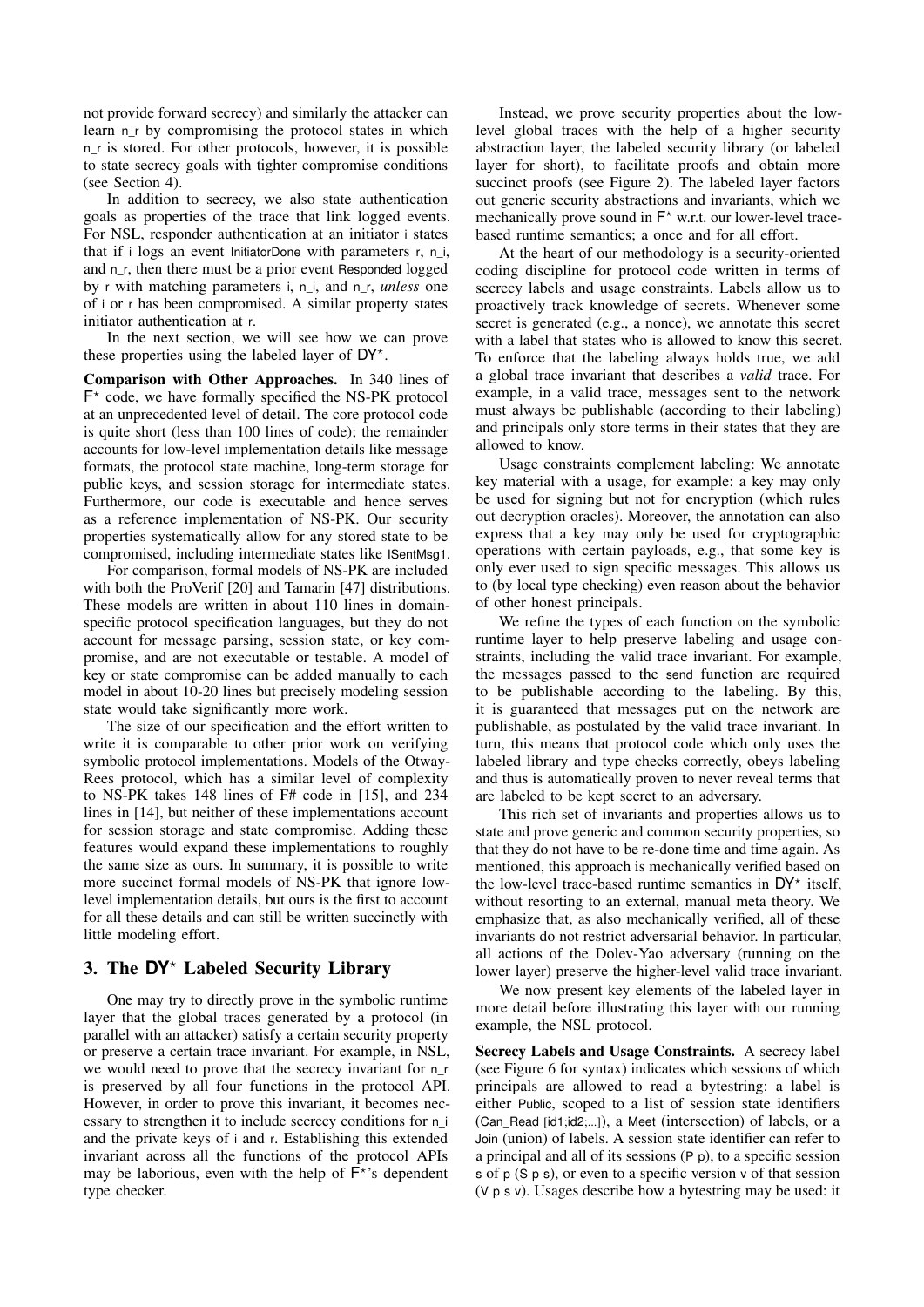

```
val has_label: i:nat → b:bytes → l:label → pred
val has_usage: i:nat → b:bytes → u:usage → pred
type lbytes (i:nat) (l:label) = b:bytes{has} label i b l
let lbytes can flow to (i:nat) (b:bytes) (l:label) =
    ∃l'. has_label i b l' ∧ can_flow i l' l
type msg (i:nat) (l:label) = b:bytes{lbytes_can_flow_to i b l}
let is_publishable (i:nat) (b:bytes) = lbytes_can_flow_to i b Public
type secret (i:nat) (l:label) (u:usage) =
     b:bytes{has_label i b l ∧ has_usage i b u}
```
<span id="page-10-0"></span>Figure 6. Secrecy labels, usage constraints, and labeling predicates

may be a secret Nonce, an unique identifier (Guid), or a key for public key encryption, AEAD encryption, signatures, MACs, key derivation functions or Diffie-Hellman. Each of the usages takes a string argument that is used to distinguish the different types of keys (e.g., a PKE longterm key PKE\_Key "id" is different from an ephemeral PKE key PKE\_Key "one-time") and to define the usage of derived secrets.

The predicates has\_label and has\_usage define a set of inductive rules that assign labels and usages to bytestrings. For example, a bytestring containing a literal (Literal I) is given the label Public with no specific usage, whereas a generated random value (Rand idx  $|u|$ ) has the label  $|$ and usage u. In this manner, these predicates define labeling and usage rules for all constructors of the bytes datatype. Not all bytestrings are well-labeled, but welllabeled bytestrings have a unique label and usage. The type lbytes i l refers to a bytestring with label l at timestamp i, and secret i l u refers to a secret bytestring having label l with usage u at timestamp i.

The labeling rules rely on a predicate can\_flow, which specifies when a bytestring with label  $\vert$  1 can flow into a function that expects a bytestring with label l2. This predicate is reflexive and transitive, and it allows data to flow from less restrictive labels to more restrictive labels. For example, a secret nonce with label Can\_Read [P i; P r] can only be encrypted under a key with a label it can flow to (e.g. Can\_Read [P i]).

The type msg i l refers to bytestrings whose labels can flow to  $\vert$  at timestamp i. The predicate is\_publishable holds for bytestrings that can flow to Public (and hence can safely be sent over the network.)

Labeled Crypto API. The core of the labeled layer is a labeled crypto API that provides labeled wrappers for all the crypto functions on the symbolic runtime layer and internally enforces labeling and usage rules. For example, the labeled version of string to bytes always returns a lbytes i Public; concat takes two inputs of type msg i l and also returns a msg i l; split does the reverse.

The labeled types of the crypto functions are more subtle; the public key encryption functions are declared as follows:

| type private_dec_key $(i:nat)$ $(l:label)$ $(s:string)$ =                            |
|--------------------------------------------------------------------------------------|
| b:bytes{has label i b $\vert \wedge \vert$ has usage i b (PKE Key s)}                |
| type public_enc_key $(i:nat)$ $(l:label)$ $(s:string) =$                             |
| b:bytes{ $\exists$ (sk:private_dec_key i l s). b == pk sk}                           |
| val pk: #i:nat $\rightarrow$ #l:label $\rightarrow$ #s:string $\rightarrow$          |
| private_dec_key i $I$ s $\rightarrow$ public_enc_key i I s                           |
| val pke_pred: #i:nat $\rightarrow$ #l:label $\rightarrow$ msg i l $\rightarrow$ pred |
| val pke_enc: #i:nat $\rightarrow$ #l:label $\rightarrow$ #s:string $\rightarrow$     |
| public_enc_key i $\mathsf{I}$ s $\rightarrow$                                        |
| m:msg i l{pke_pred m} $\rightarrow$ msg i Public                                     |
| val pke_dec: #i:nat $\rightarrow$ #l:label $\rightarrow$ #s:string $\rightarrow$     |
| private_dec_key i I s $\rightarrow$ msg i Public $\rightarrow$                       |
| result (m:msq i l{is publishable i m $\vee$ pke pred m})                             |
|                                                                                      |

The type private dec key refers to private decryption keys with a label I, whereas public enc key refers to bytestrings obtained by applying the pk function to a private dec key. Each function takes *implicit* arguments #i, #l and #s indicating the trace index, the label of the private decryption key and the string to identify the type of PKE\_Key. When calling the function, these arguments can be omitted if they are obvious from the context.

The encryption function pke\_enc enforces two constraints. First, it requires that the input message m can flow to the label l of the private decryption key. This means that we cannot encrypt a more-secret message with a public encryption key whose private key is less-secret; a labeling constraint that is necessary to guarantee message secrecy. Second, it requires that the input message m must satisfy a protocol-specific usage predicate pke\_pred i l msg. Each protocol defines this predicate to specify the kinds of messages it is willing to encrypt with a key of type public\_enc\_key i l s. If these two constraints are met, pke\_enc returns a Public ciphertext that can be safely sent over the public network.

Conversely, the decryption function pke\_dec takes a private decryption key with label l, a public ciphertext, and returns a decrypted message of type msg i l with the additional guarantee that this message is either publishable (it may have come from the attacker) or it must satisfy pke\_pred (it has been produced according to the constraints on pke\_enc).

Each DH private key has the type dh priv key i  $\vert s \vert$ indicating that it has a secrecy label l and that the *shared secret* generated from this private key should have the usage defined by the function dh\_secret\_usage that takes as parameter the string s. The corresponding public keys have type dh\_pub\_key i l s.

| val dh secret usage: string $\rightarrow$ usage                                                                 |
|-----------------------------------------------------------------------------------------------------------------|
| val dh_pub: #i:nat $\rightarrow$ #l:label $\rightarrow$ #s:string $\rightarrow$ dh_priv_key i l s $\rightarrow$ |
| dh pub key ils                                                                                                  |
| val dh: #i:nat $\rightarrow$ #l1:label $\rightarrow$ #l2:label $\rightarrow$ #s:string $\rightarrow$            |
| dh_priv_key i l1 s $\rightarrow$ dh_pub_key i l2 s $\rightarrow$                                                |
| b: b: bytes i (Join $11 \ 12$ ) {has_usage i b (dh_secret_usage s) }                                            |
|                                                                                                                 |

The function dh takes a private key with type dh\_priv\_key i l1 s and a public key with type dh\_pub\_key i l2 s to compute a shared secret with label Join l1 l2 and usage defined by dh\_secret\_usage given the string s. The label Join l1 l2 means that the shared secret may be used in any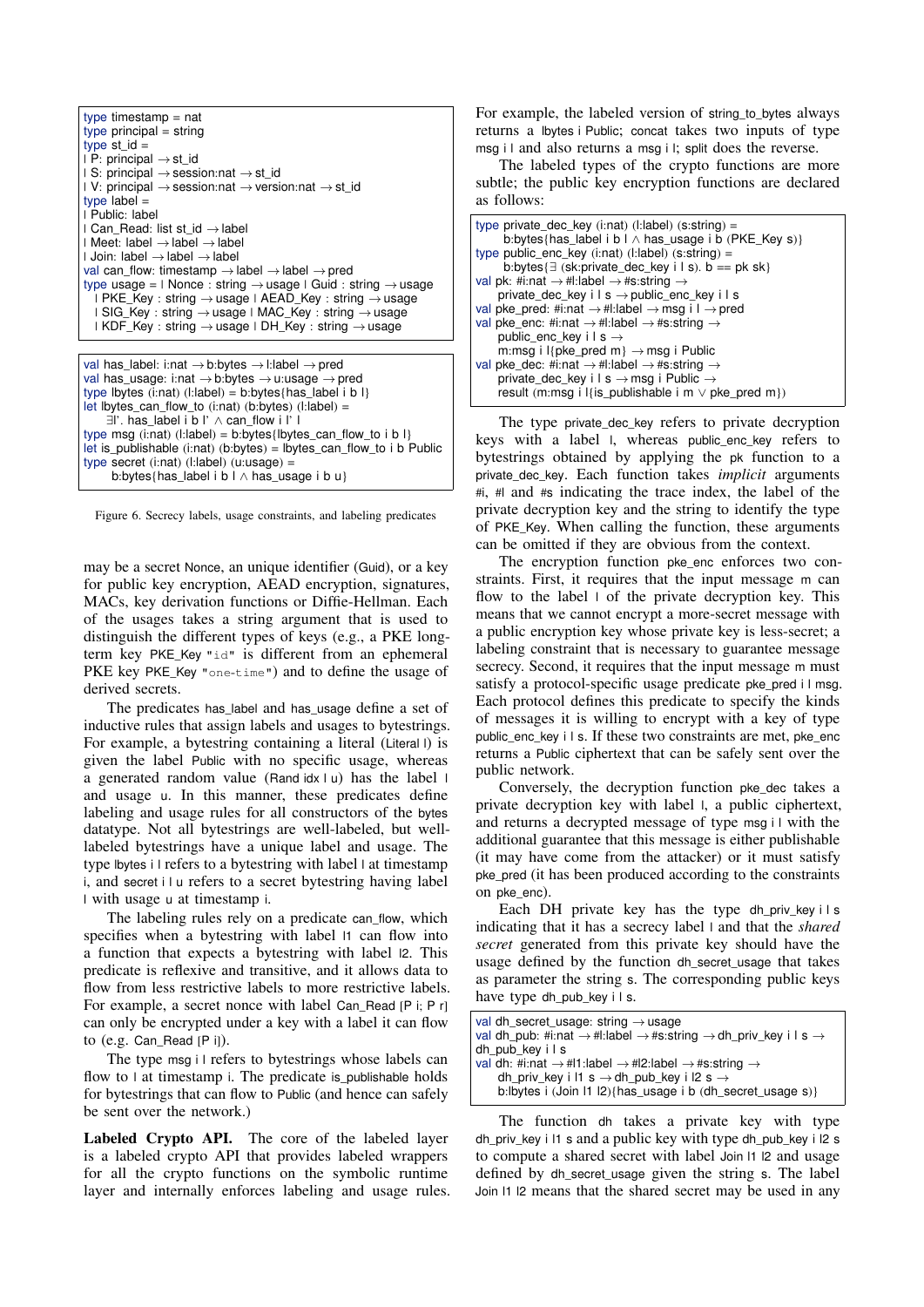session covered by l1 or l2. We define several other variants of dh function, including for cases where the peer's public key is untrusted.

The types for the rest of the cryptographic API are similar (see Appendix [C\)](#page-17-0). In each construction, the arguments must satisfy some protocol-specific usage predicate (aead\_pred, sig\_pred, ...), and in all encryption functions, we ask that messages must flow to the labels of the decryption keys.

As mentioned before, unlike previous approaches, we prove the soundness of the labeled API within  $F^*$  w.r.t. our low-level runtime semantics. This was impossible in previous type-based approaches due to the lack of a low-level runtime semantics within the frameworks themselves. We note that our soundness proof of course uses the  $F^*$  type system and verification framework. The soundness of  $\overline{F}^*$ itself is outside the scope of our work.

Global Trace Invariants and Stateful API. As mentioned, we define a generic trace invariant valid\_trace that holds in all global traces generated by protocol code that follows the labeling rules. It enforces three properties: i) any message b that is sent on the network must satisfy is\_publishable; ii) any state (sessions,versions) that is stored by an honest principal p at index i must satisfy the protocolspecific state invariant state inv i p versions sessions; furthermore, for each session s, the session state sessions.[s] must flow to the label Can Read <sup>[V p s versions.[s]]; iii) any event</sup> e with parameters pl logged by principal p at index i must satisfy the protocol-specific predicate event\_pred i p e pl.

We then define labeled wrappers for all the stateful functions in the symbolic runtime layer: gen, set\_state, get\_state, etc. and extend their pre-conditions and postconditions to ensure that they preserve the valid\_trace invariant. We also prove that all functions in the attacker API preserve valid\_trace, and hence, we obtain that all reachable global protocol traces satisfy this invariant.

Generic Security Lemmas. Given the valid\_trace invariant, we obtain many security lemmas for free (as mentioned before, proven in the framework itself). For example, we prove that valid trace implies that a nonce that is labeled with Can Read readers can only be known to the adversary if one of the session states included in readers is compromised. This lemma is encapsulated in a stateful function that can be called by protocol code to establish a protocol specific secrecy goal:

| val secrecy_lemma: b:bytes $\rightarrow$ readers:list st_id $\rightarrow$ DY unit |  |
|-----------------------------------------------------------------------------------|--|
|                                                                                   |  |
| (requires $(\lambda t0 \rightarrow \text{valid\_trace } t0 \land$                 |  |
| has_label (len t0) b (Can_Read readers)))                                         |  |
| (ensures $(\lambda$ to t1 $\rightarrow$ to == t1 $\land$                          |  |
| (attacker_knows_at (len t0) b $\Longrightarrow$                                   |  |
| contains_compromised_st_id readers)))                                             |  |

Similarly, the valid\_trace invariant relates each logged event to a protocol specific event\_pred precondition, which a protocol can instantiate to obtain its own authentication goal. In NSL, we use event\_pred to specify initiator and responder authentication: the initiator code is allowed to log InitiatorDone only if we can prove that either a matching Responded has been logged previously or one of the two principals is compromised.

Example: Symbolic Security Theorems for NSL. We continue our example from Section [2.2](#page-7-0) and illustrate how

the security of NSL can be proven using the labeled security API. To prove the NSL security goals, we first need to port our NSL implementation to use the labeled API instead of the symbolic runtime layer.

The first step is to annotate all the keys and nonces used in the protocol with labels and usages. (We already did this in our example code in Section [2.](#page-4-0)) In particular, the private key of each principal p is given the type private\_dec\_key i (Can\_Read [P p]) ''NSL'', and the public key has the corresponding public\_enc\_key type; the two nonces n i and n r are given labels Can\_Read [P i; P r], indicating their intended secrecy. We define a protocol state invariant state inv that specifies the labels of all bytestrings stored in the session state. We then typecheck the code against the labeled API to prove that it obeys all the labeling and usage rules. Finally, we can call the generic secrecy lemma provided before for n\_r to obtain our secrecy goal: if n\_r is known to the attacker, then one of the two principals i or r must be compromised.

To prove authentication, we define the event\_pred to specify the order in which the four protocol events (Initiated, Responded, InitiatorDone, ResponderDone) may be logged in each session, and how their parameters must be related. We also need to define pke pred to constrain what bytestrings may be encrypted by i and r. We then typecheck the code to prove that each event and public-key encryption satisfies these predicates. Finally, we obtain initiator and responder authentication as a corollary of the valid\_trace invariant.

The proof effort consists of specifying the event predicate and state invariant and typechecking the full protocol implementation, adding type annotations and lemmas where needed. Choosing these definitions and annotations requires some insight into the proof, but getting them wrong cannot affect soundness: an incorrect lemma will not be provable, and an incorrect predicate or annotation will not be allow us to prove the protocol security goals.

Comparison with Other Approaches. In total, we add about 188 lines of proof-related code to verify NSL. In contrast, tools like ProVerif and Tamarin can automatically verify the core NSL protocol for trace properties like secrecy and authentication with no additional annotations. Furthermore, verification with  $F^*$  takes roughly 0.5 minutes, whereas ProVerif can verify the protocol in a few seconds. However, as we add more low-level protocol details, verification time with tools like ProVerif grows exponentially. For example, a comparably-sized ProVerif model of Otway-Rees generated from an F# implementation takes over 8 minutes to analyze [\[15\]](#page-15-12). Hence, for symbolically analyzing small protocols like NSL, automated provers require significantly less effort, but as protocols get larger or detailed, the benefits of modular verification methods like ours become more pronounced.

The proof effort required in  $DY^*$  is significantly lower than the overhead in prior analyses based on dependent typechecking. For example, the F7 typechecker requires 255 lines of annotations to verify Otway-Rees, an overhead of over 100% on top of the protocol specification [\[14\]](#page-15-15). Furthermore, as we shall see in our Signal case study, our framework is able to model fine-grained compromise and stateful protocol implementations, which are out of the reach of these prior works.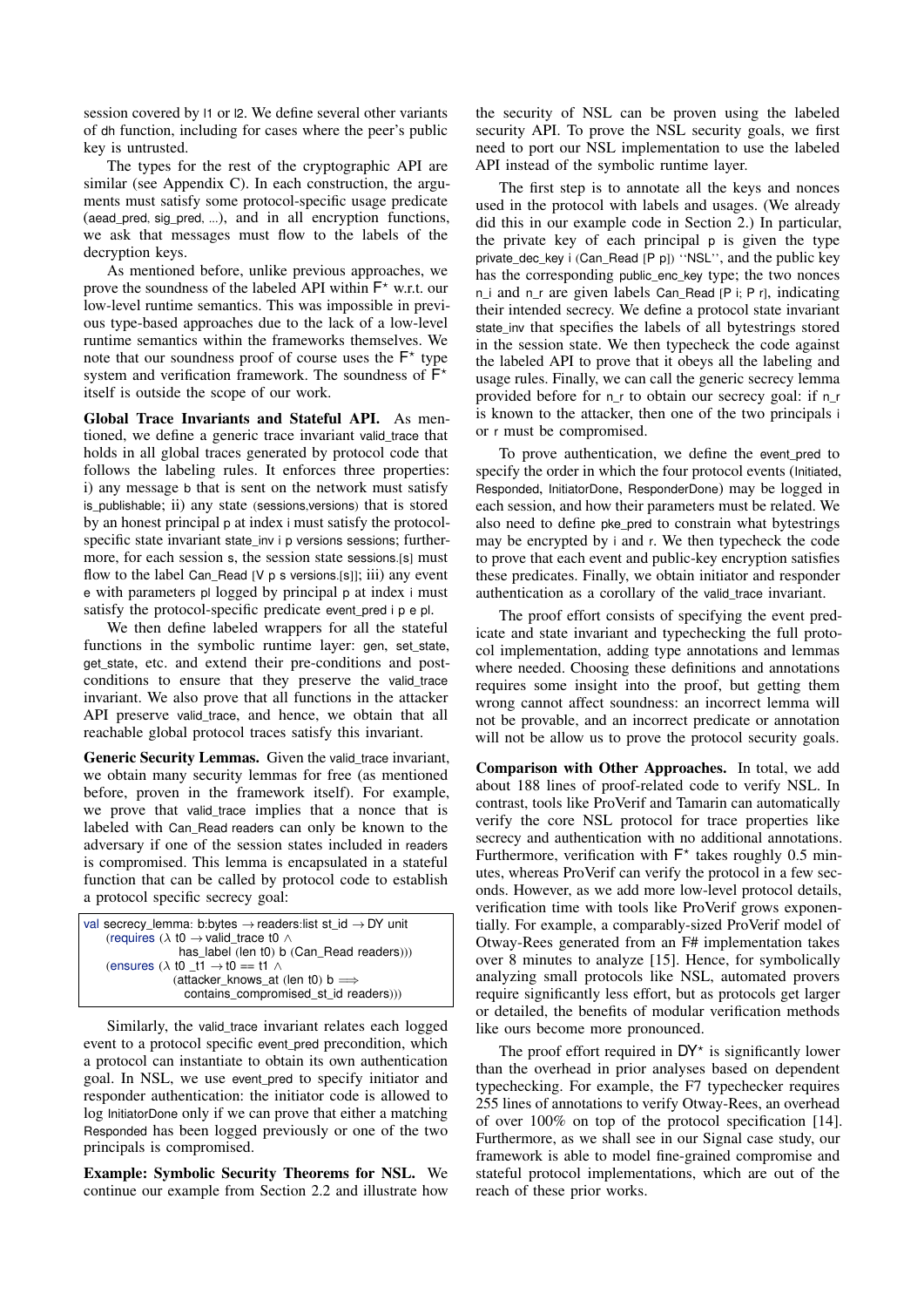#### <span id="page-12-0"></span>4. Verifying the Signal Messaging Protocol

Despite their popularity, Diffie-Hellman (DH) protocols have traditionally been a challenging target for protocol verification. A precise model of DH requires an equational theory which can complicate proofs. Furthermore, DH protocols usually seek to provide advanced guarantees like forward secrecy that require reasoning about fine-grained dynamic compromise. Using DY\*, we are able to mechanically verify, for the first time using dependent types, sophisticated DH protocols for strong security properties. Appendix [D](#page-20-0) discusses our verification of a simple authenticated DH protocol.

The Signal protocol, used in popular messaging applications like WhatsApp and Skype, is notable for its sophisticated use of DH computations to obtain strong security guarantees against adversaries who can compromise both short-term and long-term secrets. Its innovative multiround (or *ratcheted*) protocol design has inspired a line of work on new security definitions and proof techniques for properties like *post compromise security* [\[7,](#page-15-19) [24,](#page-15-20) [25,](#page-15-8) [37,](#page-16-30) [50\]](#page-16-31). Signal has also been analyzed with mechanized provers, both in the symbolic and the computational model, but these analyses had to severely restrict the protocol to tame its verification complexity [\[38\]](#page-16-15). Prior to this work, modular verification techniques like dependent types have not been used to analyze Signal.

Our verification target is an interoperable implementation of Signal in  $F^*$  developed in prior work [\[51\]](#page-16-24). This implementation was verified for correctness against a purely functional protocol specification (also in  $F^*$ ), but the security of this protocol specification was not verified in F ? . We close this gap by extending this specification code to a full  $DY^*$  protocol model and proving that it achieves the secrecy and authentication goals of Signal, even for an unbounded number of rounds. We refer the reader to [\[51\]](#page-16-24) and the  $F^*$  source code for the full implementation details. Here, we will focus on how we model and verify the novel features of Signal.

X3DH: Initial Key Exchange. Each messaging conversation in Signal begins with the X3DH protocol depicted in Figure [7,](#page-12-1) which performs four DH operations involving two keys known to the initiator—a long-term identity key  $k_i$  and an ephemeral key  $e_i$ —and three keys known to the responder—a long-term identity key  $k_r$ , a medium-term signed pre-key  $s_r$ , and a one-time pre-key  $o_i$ . (The onetime key is optional, but for simplicity we will assume it is always present.) The results of all four DH operations are fed into a key derivation function to obtain a *root key*  $K<sub>0</sub>$ , which is then used to derive message encryption keys.

Each of the DH keys in X3DH serves a different purpose. The identity keys  $(k_i, k_r)$  are used to authenticate the two parties. The signed pre-key  $(s_r)$  is changed regularly and protects against the compromise of the responder's identity key  $(k_r)$ . The one-time pre-key  $(o_r^j)$  and ephemeral key  $(e_i)$  are specific to a single X3DH session and are deleted immediately after  $K_0$  is generated, in order to provide forward secrecy for  $K_0$  even if all other keys are subsequently compromised. In combination, the X3DH protocol seeks to provide defense-in-depth for  $K_0$  against various combinations of key compromise. We show next how we can formalize and prove the precise secrecy goal for  $K_0$  in our model.



<span id="page-12-1"></span>Figure 7. Extended Triple Diffie-Hellman (X3DH): a one-message key agreement protocol for asynchronous messaging. Initially, the initiator and responder know each others' long-term identity public keys  $(g_i^k, g_r^k)$ . The initiator downloads (from an untrusted server) a prekey bundle for the responder containing a signed DH public key  $g^{s_r}$  and (optional) one-time public-key  $g^{o_r^{\overline{j}}}$ . It then generates an ephemeral key  $e_i$  and executes 4 DH operations mixing  $e_i$ ,  $k_i$  with  $s_r$ ,  $o_r^j$ , and  $k_r$ , resulting in an authenticated key  $K_0$  shared between the two parties, which is used to derive a message key to protect the first message  $(MSG<sub>0</sub>)$  to the responder. The protocol aims to provide authenticity and forward secrecy for  $K_0$ , even if some of the DH keys it depends on are compromised.

Stating (Forward) Secrecy for X3DH. We place each DH private key in its own session. By this, the attacker can selectively compromise individual DH keys. We then define trace invariants expressing the secrecy goals of  $K_0$ from the viewpoint of the initiator and responder. Since the two participants have asymmetric knowledge about each other's keys, they obtain quite different guarantees.

At an initiator  $i$ , the secrecy goal for X3DH states that if we complete an X3DH session  $sid_i$  with a responder  $r$  to obtain  $K_0$ , then this key remains secret unless either the corresponding initiator session  $(sid<sub>i</sub>)$  is compromised or some (long-term) session at the responder  $r$  is compromised. Hence, the initiator obtains only a weak forward secrecy guarantee: compromising the long-term keys of  $i$ does not affect the secrecy of  $K_0$ , but compromising any long-term key of  $r$  may reveal  $K_0$ .

The secrecy goal at the responder is stronger: if  $r$ completes an X3DH session  $sid_r$  with an initiator i at trace index  $t$ , the resulting  $K_0$  remains secret unless either one of the initiator or responder's long-term sessions were compromised before  $t$ , or one of the X3DH sessions  $(sid<sub>i</sub>, sid<sub>r</sub>)$  is compromised. In other words, compromising the long-term keys of  $i$  or  $r$  after the session does not affect the secrecy of  $K_0$  at r; the attacker also needs to compromise the short-term keys in  $sid_i$  and  $sid_r$ , which are typically deleted once the protocol is complete.

Proving (Forward) Secrecy for X3DH. Our proof for both these secrecy invariants relies on the labeling rules for DH and KDF. The identity keys  $k_i$  and  $k_r$  are labeled Can\_Read [P i] and Can\_Read [P r], and the signed pre-key  $s_r$  is labeled Can\_Read [P r]. Each one-time pre-key  $o_r^j$ is given labeled Can\_Read [V r  $sid_r$  0] and so can only be stored in session  $sid_r$  at version 0. When the X3DH message is received, this key is deleted and the version of the session  $sid_r$  is incremented to 1. Similarly, the ephemeral key  $e_i$  is labeled Can\_Read [V i  $sid_i$  0] and the version of this session jumps to 1 at the end of the protocol.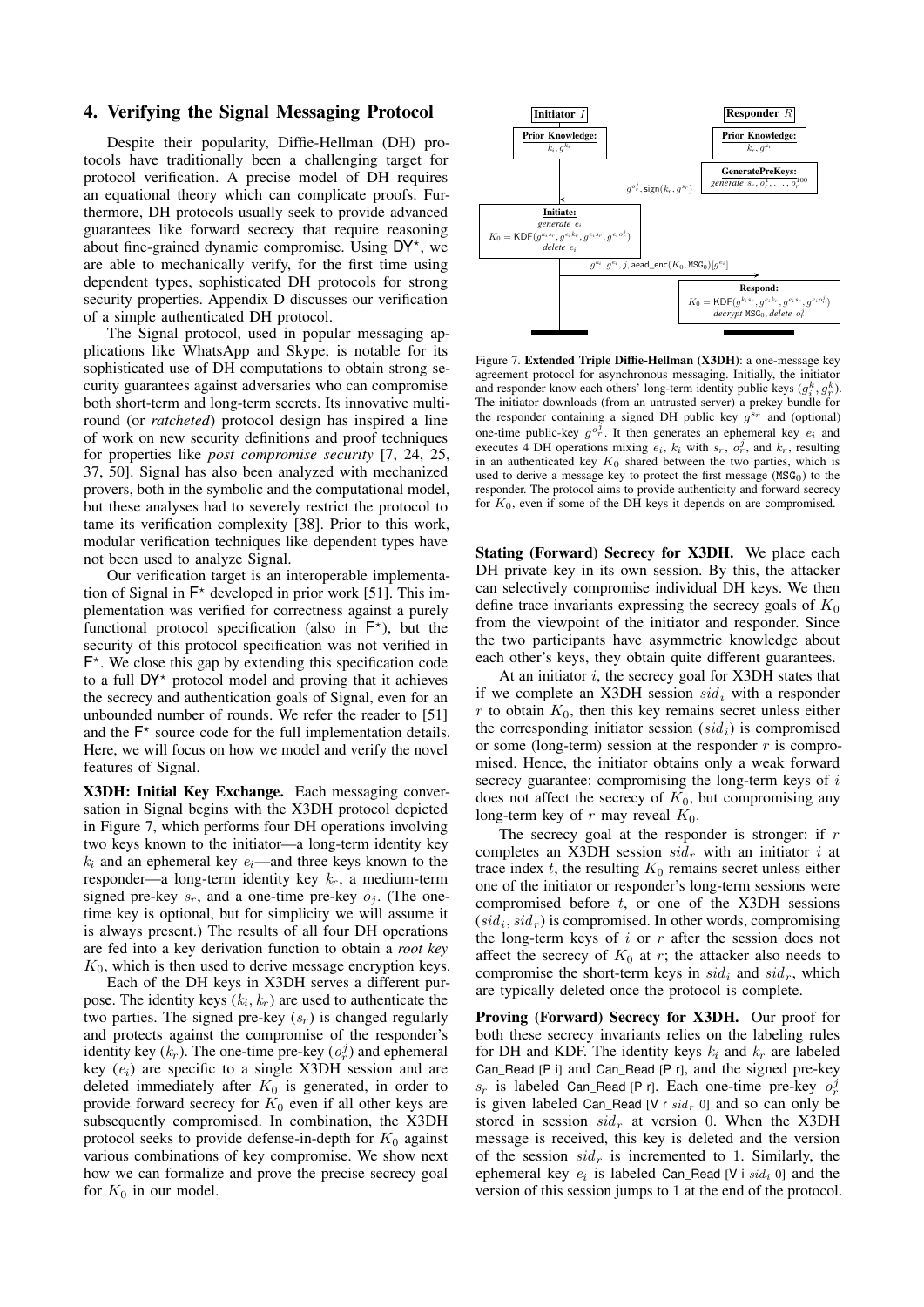When a session's version is incremented, old keys  $(e_i, o_r^k)$ that were associated with previous versions can no longer be stored in this (or any other) session. Hence, by labeling ephemeral keys with specific versions, we ensure that they are discarded at the end of the protocol run.

By applying the labeling rules for DH and KDF, we obtain a label of the following form for  $K_0$ :

| Meet (Join (Can Read [P i]) (Can Read [P r]))                 |
|---------------------------------------------------------------|
| (Meet (Join (Can Read [V i $sid_i$ 0]) (Can Read [P r]))      |
| (Meet (Join (Can Read [V i $sid_i$ 0]) (Can Read [P r]))      |
| (Join (Can Read [V i $sid_i$ 0]) (Can Read [V r $sid_r$ 0]))) |

However, this is the *ideal* label of  $K_0$  when both parties know the labels of all keys. In the presence of an active adversary however, each participant only has a incomplete view of the labels of its peer's public keys.

In the initiator code, for example, we prove that  $K_0$ has a label  $\textsf{L}_0$  such that:

| can flow 1 0 (Can Read [V i $sid_i$ 0]) $\wedge$                     |  |
|----------------------------------------------------------------------|--|
| can_flow (Join (Can_Read [V i $sid_i$ 0]) (Can_Read [P r])) $\Box$ 0 |  |

In other words,  $K_0$  can be stored at version 0 in session  $sid_i$  and it is at least as secret as the label Join (Can\_Read [V i  $sid_i$  0]) (Can\_Read [P r]). Given this labeling, and applying the labeled secrecy lemma for  $K_0$ , we obtain the above-stated secrecy goal for the initiator.

The proof for the responder's secrecy goal is a bit more complicated: in addition to labeling, it also relies on the AEAD encryption of the X3DH message to authenticate the initiator's ephemeral key, and hence to establish a stronger security invariant for  $K_0$ . We note that most of the complexity of the protocol reasoning is succinctly represented by the labels given to different keys and the usage predicate for authenticated encryption. Verifying that each function respects the labels and usage predicates is relatively straightforward; most of the difficulty of using DH has already been abstracted away (in a provably sound way) once and for all at the labeling layer.

**DH Ratchet: Key Updates.** The *root key*  $K_0$  generated by X3DH is only the first in a tree of keys derived over the lifetime of a Signal session.

The DH ratchet (depicted in Figure [1](#page-2-0) is executed whenever one of the parties receives a new ephemeral DH key  $y$  from its peer. The receiver generates a fresh DH key x, computes  $g^{xy}$  and mixes it with the old root key to obtain a new root key. This protocol can be executed indefinitely, resulting in a sequence of root keys  $K_0, K_1, K_2, \ldots$ , where each root key  $K_n$  is deleted as soon as its successor  $K_{n+1}$  has been generated. The goal of this update mechanism is to protect long-running messaging sessions against state compromise. We expect to provide secrecy guarantees for a root key  $K_{n+1}$  even when other root keys are compromised.

Signal also includes a second ratcheting mechanism called the KDF ratchet for deriving messaging keys from root keys. We do not detail this mechanism further in this paper, although it is implemented in our Signal model. We only observe that from each root key  $K_n$ , the protocol derives an AEAD key that is used to authenticate the next ephemeral key  $(x_{n+1})$ . In other words, the root key  $K_n$ is used to authenticate the key material  $K_{n+1}$ .

Post Compromise Security for DH Ratchet. Our implementation of X3DH establishes an initial root key  $K_0$  and stores it in an initiator session  $sid_i$  and responder session  $sid_r$  and sets both sessions to version 0. The code for DH Ratchet reuses these sessions; at each ratcheting step it computes and stores a new ephemeral key and root key, and increments the session version by 1.

The secrecy goal for root keys is defined as a recursive trace invariant that relates the secrecy of  $K_{n+1}$  to that of  $K_n$ . Suppose a principal p has a Signal session (sid<sub>p</sub> at version v) with a peer session (sid<sub>p'</sub> at version v') at p', and suppose this session stores a root key  $K_{n+1}$  at time t. Then, the secrecy goal states that there must have been a prior time  $t' < t$  when  $sid_p$  stored the previous root key  $K_n$ , and  $K_{n+1}$  remains secret unless either  $K_n$  was made public before t, or the current versions v and v' of  $sid_p$ and  $sid_{p'}$  are compromised.

In other words, if an active attacker compromises  $K_n$ before we compute  $K_{n+1}$ , we get no guarantees for  $K_{n+1}$ . Otherwise, we get a strong versioned secrecy guarantee for  $K_{n+1}$ : compromising  $K_n$  later, or compromising any other session at  $p$  or  $p'$ , or even compromising earlier or later versions of  $sid_p$  or  $sid_{p'}$  cannot affect the secrecy of  $K_{n+1}$ . This secrecy invariant is our formulation of both the forward secrecy and post compromise security guarantees provided by the DH ratchet protocol.

The proof of the root key secrecy for the DH Ratchet protocol is similar to the proof of X3DH. By relying on AEAD encryption, we prove that if  $K_n$  was not compromised before  $t$ , then the new remote DH key  $y_n$  must have a label Can\_Read [V p'  $sid_{p'}$  v']. We can then prove that  $K_{n+1}$  is at least as secret as the label Join (Can\_Read [V p  $sid_p$  v]) (Can\_Read [V p'  $sid_{p'}$  v']). Finally, by applying the labeled secrecy lemma, we obtain the secrecy invariant for  $K_{n+1}$ .

We note that our proof establishes an invariant for any  $n$  and does not depend on the number of ratcheting rounds, although the first round is a special case and has to be handled differently. We are therefore able to prove the security of DH Ratchet for any number of rounds. In contrast, even verifying the security of three DH ratcheting steps starts hitting the limits of automated symbolic tools like ProVerif [\[38\]](#page-16-15).

Our full implementation of Signal composes X3DH with both ratcheting protocols and has many other details not detailed in this section, including detailed message formats and an application API. Using the proof techniques discussed here, we modularly verify the code for X3DH and DH Ratchet and use their security guarantees to prove authenticity and secrecy goals for the stream of messages exchanged in a Signal conversation.

#### <span id="page-13-0"></span>5. Evaluation

The effectiveness of a mechanized protocol analysis framework like  $DY^*$  can be measured along several axes: *expressiveness* (i.e. what protocols and security properties it can verify), *testability* (i.e. are the models correct), *verification time* (i.e. how long does the tool take to verify a protocol), and *human effort* (i.e. how much of the proof is automated). Figure [8](#page-14-1) summarizes the verification results for the protocols considered in this paper. In this section, we discuss these results and compare them with prior work using dependent type systems like RCS, and with symbolic provers like ProVerif and Tamarin.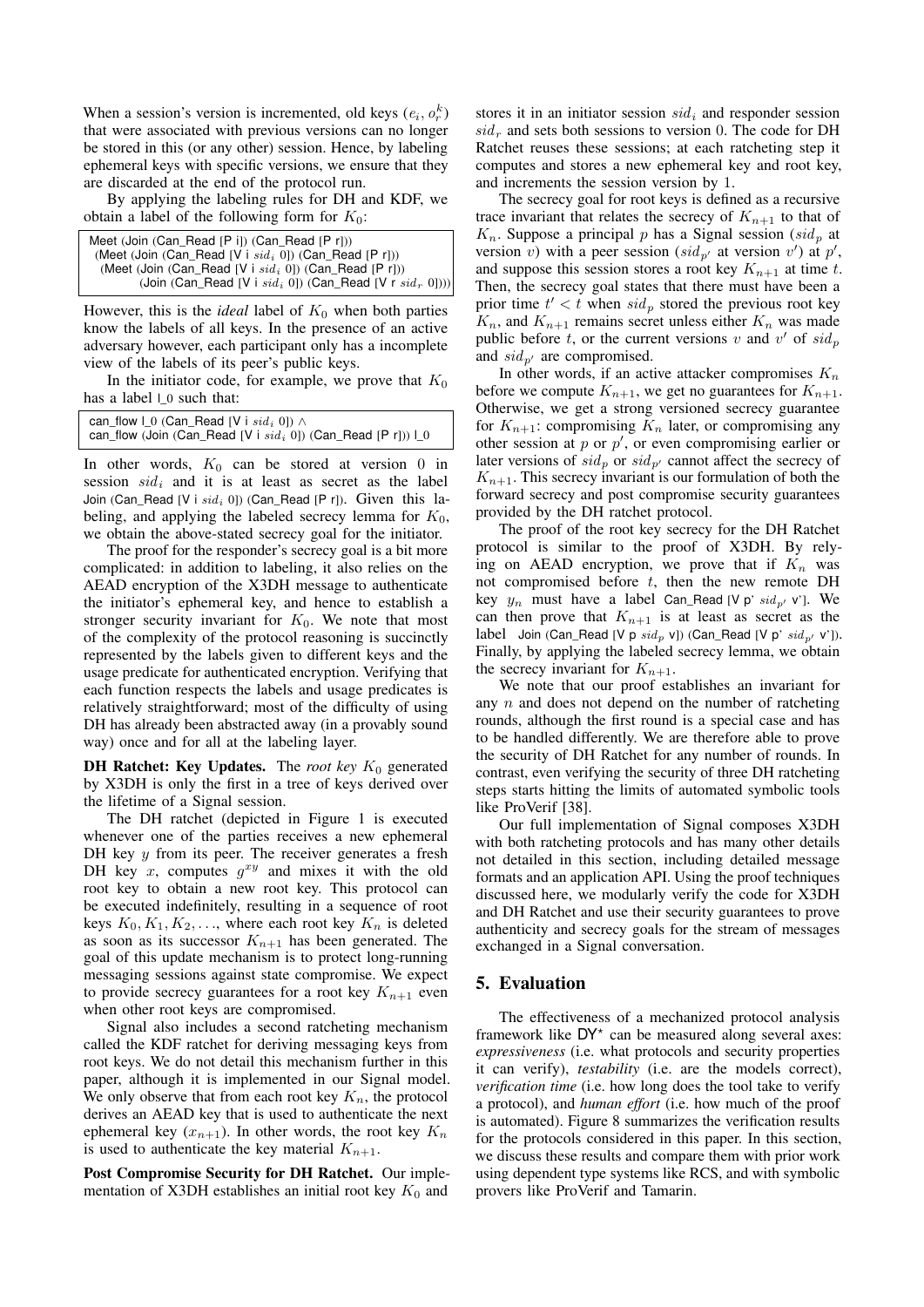|                | <b>Modules</b> | FLoC  | PLoC  | Verif. Time       | <b>Primitives</b> |
|----------------|----------------|-------|-------|-------------------|-------------------|
| Generic DY*    |                | 1,536 | 1.344 | $\approx$ 3.2 min |                   |
| $NS-PK$        |                | 439   |       | (insecure)        | <b>PKE</b>        |
| NSL.           |                | 340   | 188   | $\approx 0.5$ min | <b>PKE</b>        |
| ISO-DH         |                | 424   | 165   | $\approx 0.9$ min | DH, Sig           |
| <b>ISO-KEM</b> |                | 426   | 100   | $\approx 0.7$ min | PKE, Sig          |
| Signal         | 8              | 836   | 719   | $\approx 1.5$ min | DH, Sig, KDF,     |
|                |                |       |       |                   | AEAD, MAC         |

<span id="page-14-1"></span>Figure 8. Verification results for our library and case studies. We show the number of modules, functional lines of code (FLoC), proof-related and security property specification lines of code (PLoC), verification time using the  $\overline{\mathsf{F}}^*$  type checker, and the cryptographic primitives used in each case study. Note that for counting lines, we use a rough heuristic to automatically classify each line as functional code or proofrelated/property code. The line count for functional code includes code to execute the protocol, e.g., the line count for NS-PK includes code for executing Lowe's attack. ISO-DH is a classic authenticated Diffie-Hellman protocol. ISO-KEM is a variant of ISO-DH that uses KEM instead of DH. Signal includes both X3DH and Double Ratchet subprotocols. The verification times are measured on an off-the-shelf laptop (ThinkPad T470s, Intel Core i5-7300U, 24 GB RAM)

In terms of expressiveness, protocols like NSL and ISO-KEM can be analyzed by all prior frameworks, including symbolic provers and dependent type systems. Diffie-Hellman protocols like ISO-DH and Signal were, until this work, out of scope for RCF-like type systems since they do not support equational theories and cannot express the kinds of fine-grained compromise and forward/post-compromise secrecy guarantees we require in these protocols. Unbounded (looping) protocols like Signal, and protocols with mutable recursive data structures (e.g., ART [\[23\]](#page-15-21)), are also out of scope for symbolic provers, without introducing artificial restrictions. For example, the only prior mechanized symbolic analysis of Signal was in ProVerif, and it had to be limited to two messages [\[38\]](#page-16-15). In contrast, we use the expressiveness of  $F^*$  along with the mechanized trace-based semantics of  $DY^*$  to model and verify Signal in full generality.

In terms of testability, all our models are executable, and so are prior models using dependent type systems, whereas models for symbolic provers are not.

In terms of verification time, proofs using dependent types, including ours, are modular and so verification time grows roughly linearly with protocol size. This is in contrast with symbolic provers, where the verification time can grow exponentially with the number of messages considered in protocols like Signal. For example, in the ProVerif proof of Signal, going from one message to two messages increases verification time from 1 hour to 29 hours.

In terms of human effort,  $DY^*$  requires more manual proof annotations than symbolic provers, but we use the modular structure of  $DY^*$  to factor out common proof patterns into reusable libraries that only need to be verified once and for all. The generic  $DY^*$  library is written in about 2,880 lines of  $F^*$  (including 1,344 lines of proofrelated code). Implementing small examples like NSL and ISO-DH requires about 400 lines of  $F^*$  code, distributed in 5 modules, of which the protocol logic takes about 100 lines and the rest of the code implements message formats, session state, and debugging code. Verifying the security of these small protocols requires about 150 lines of proof, which amounts to a similar proof burden as prior symbolic analyses using dependent type systems (see, e.g., [\[14\]](#page-15-15)).

Our largest case study is Signal, which is itself broken

up into modules implementing X3DH and Double Ratchet and shared modules for state management and messaging code, totalling 836 lines of code. Verifying this code requires 719 lines of proof annotations, most of which are for establishing the recursive trace invariants for the DH Ratchet. The proof overhead for Signal is higher than NSL, but this is primarily due to the complexity of the desired security properties, not due to the size of the protocol.

#### <span id="page-14-0"></span>6. Related Work

We refer the reader to [\[3,](#page-15-0) [19\]](#page-15-1) for comprehensive surveys of cryptographic protocol verification approaches. Here, we briefly discuss work closely related to  $DY^*$ .

Automated Symbolic Provers. A long line of research on symbolic protocol verification has yielded tools like ProVerif [\[20\]](#page-15-3) and Tamarin [\[47\]](#page-16-6) that can automatically verify protocols like NSL in a few seconds. These tools offer more automation than DY<sup>\*</sup>, but as discussed in Section [1,](#page-1-0) they offer limited support for modular analysis, looping protocols like Signal, recursive data structures, and executable models. Conversely, these tools can verify strong equivalence-based properties like indistinguishability, whereas DY<sup>\*</sup> currently only supports trace properties.

Dependent Types for Symbolic Analysis. Our work follows in the tradition of using dependent type systems like RCF to symbolically verify cryptographic protocol implementations [\[2,](#page-15-16) [4,](#page-15-17) [8,](#page-15-14) [14,](#page-15-15) [16,](#page-15-22) [17,](#page-15-23) [36,](#page-16-22) [57\]](#page-16-20). In comparison to these prior works,  $DY^*$  offers several improvements: fewer manual proofs, support for Diffie-Hellman protocols and mutable protocol state, and the ability to state and verify sophisticated trace properties like forward secrecy and post-compromise security.

Computational Provers. This paper focuses on symbolic verification, but several tools, such as EasyCrypt [\[5\]](#page-15-24) and CryptVerif [\[18\]](#page-15-25), have been developed for building gamebased computational proofs for cryptographic constructions and protocols. There are also frameworks for cryptographically analyzing protocol implementations, like the CVJ framework [\[43\]](#page-16-32). In general, computational approaches offer stronger guarantees than symbolic frameworks like  $DY^*$  by relying on more realistic cryptographic assumptions. However, computational proofs require more manual effort and are not as automated as symbolic provers.

Dependent Types for Computational Analysis. Dependent type systems like  $F7$  and  $F^*$  can also be used to help build computational proofs. Fournet et al. [\[36\]](#page-16-22) show how to compose type-based protocol verification with manual cryptographic proofs to obtain computational security theorems. This methodology was used to verify a reference implementation of TLS 1.2 (called miTLS) using F7 [\[16,](#page-15-22) [17\]](#page-15-23), and the record layer of TLS 1.3 using  $F^*$  [\[30\]](#page-16-33). However, the manual effort needed for protocol-specific cryptographic modeling and proofs can be significant, easily dominating the verification cost. For example, verifying the 3,600 line miTLS implementation requires 2,050 lines of type annotations for F7, as well as a large cryptographic proof that includes both manual arguments and a 3,000 line EasyCrypt proof [\[17\]](#page-15-23). This level of verification effort is probably only justified for multi-year case studies of important protocols like TLS.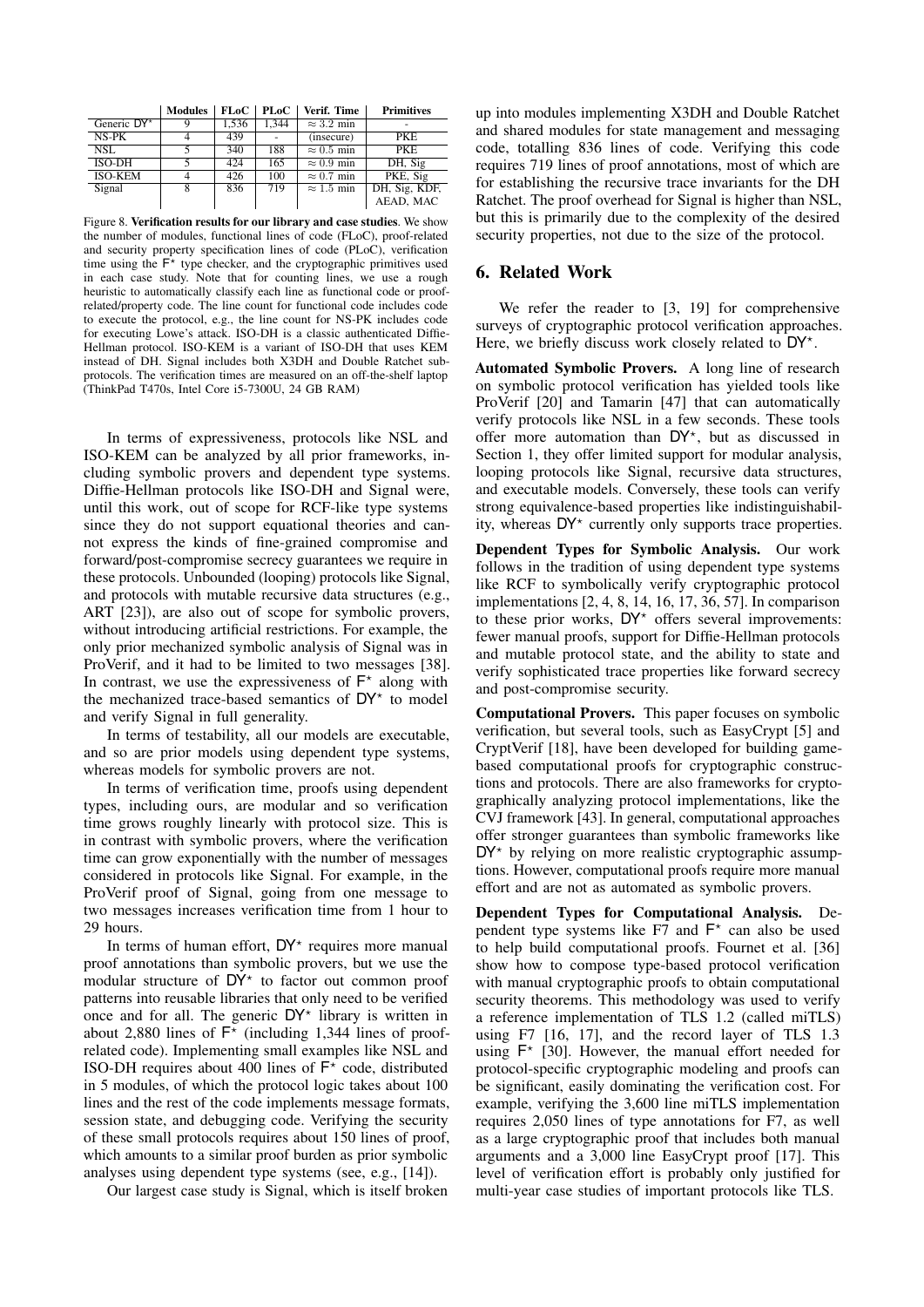#### 7. Conclusion

We presented  $DY^*$ , the first framework for symbolic protocol verification that combines the benefits of previous type-based approaches for reasoning using dependent types in a functional programming programming language with the kind of low-level trace-based guarantees one gets from automated provers, like ProVerif and Tamarin.  $DY^*$ supports modular analysis of large composite protocols, inductive reasoning for unbounded protocols, and accounts for low-level implementation details, which is outside of the scope of automated tools like Tamarin and ProVerif.

At the same time,  $DY^*$  explicitly incorporates and models low-level global traces. This allows us to naturally state and prove trace-based properties, and to account for advanced features like mutable state, dynamic compromise, forward secrecy, and post-compromise security, which was not possible with previous type based approaches. Also, unlike these prior approaches,  $DY^*$  does not rely on manual proofs, neither for proving protocols secure nor for proving the soundness of security abstractions.

Due to our treatment of equational theories,  $DY^*$  is also the first symbolic verification framework based on dependent types that can state and reason about Diffie-Hellman protocols and their intricate properties, as illustrated by our ISO-DH and Signal case studies. By virtue of the inductive reasoning supported by  $F^*$ , we are also the first to provide a mechanized symbolic security proof of Signal for an unbounded number of protocol rounds. Furthermore, our analysis is based on an interoperable implementation of Signal. We believe that these kinds of verification results would not have been achievable with previous approaches.

The protocol code written for  $DY^*$  closely resembles real-world protocol implementations. We are working on building a concrete low-level library, based on the  $HACL^*$ verified crypto library [\[59\]](#page-16-34), that can be used as a dropin replacement for our symbolic runtime model to obtain interoperable protocol code. We plan to use this strategy to build verified reference implementations of sophisticated protocols like TLS 1.3 in future work.

 $DY^*$  still has many limitations. Proofs in  $DY^*$  are in a symbolic model, and hence are less precise than analyses based on computational cryptographic assumptions. We do not consider attacks outside our model, like timing sidechannels. Finally, we only verify trace-based properties, and do not support equivalence-based security goals for confidentiality and privacy. We plan to improve on all these limitations in future work and apply  $DY^*$  to the verification of more sophisticated protocols and their implementations.

#### Acknowledgments

This work was partially supported by *Deutsche Forschungsgemeinschaft* (DFG) through Grant KU 1434/10-2 and the ERC Grant CIRCUS-683032.

#### References

<span id="page-15-9"></span>[1] D. Adrian, K. Bhargavan, Z. Durumeric, P. Gaudry, M. Green, J. A. Halderman, N. Heninger, D. Springall, E. Thomé, L. Valenta, B. VanderSloot, E. Wustrow, S. Zanella-Béguelin, and P. Zimmermann. "Imperfect Forward Secrecy: How Diffie-Hellman Fails in Practice". In: *ACM CCS*. 2019, pp. 106–114.

- <span id="page-15-16"></span>[2] M. Backes, C. Hritcu, and M. Maffei. "Union, Intersection and Refinement Types and Reasoning About Type Disjointness for Secure Protocol Implementations". In: *J. Comput. Secur.* Vol. 22. 2. 2014, pp. 301–353.
- <span id="page-15-0"></span>[3] M. Barbosa, G. Barthe, K. Bhargavan, B. Blanchet, C. Cremers, K. Liao, and B. Parno. *SoK: Computer-Aided Cryptography*. Cryptology ePrint Archive, Report 2019/1393. [https://eprint.iacr.](https://eprint.iacr.org/2019/1393) [org/2019/1393.](https://eprint.iacr.org/2019/1393) 2019.
- <span id="page-15-17"></span>[4] G. Barthe, C. Fournet, B. Grégoire, P.-Y. Strub, N. Swamy, and S. Zanella-Béguelin. "Probabilistic Relational Verification for Cryptographic Implementations". In: *ACM POPL*. 2014, pp. 193–205.
- <span id="page-15-24"></span>[5] G. Barthe, B. Grégoire, S. Heraud, and S. Z. Béguelin. "Computer-Aided Security Proofs for the Working Cryptographer". In: *CRYPTO*. Vol. 6841. LNCS. Springer, 2011, pp. 71–90.
- <span id="page-15-4"></span>D. Basin, J. Dreier, and R. Sasse. "Automated Symbolic Proofs of Observational Equivalence". In: *ACM CCS*. 2015, pp. 1144–1155.
- <span id="page-15-19"></span>[7] M. Bellare, A. C. Singh, J. Jaeger, M. Nyayapati, and I. Stepanovs. "Ratcheted Encryption and Key Exchange: The Security of Messaging". In: *CRYPTO*. 2017, pp. 619–650.
- <span id="page-15-14"></span>[8] J. Bengtson, K. Bhargavan, C. Fournet, A. D. Gordon, and S. Maffeis. "Refinement types for secure implementations". In: *ACM TOPLAS*. Vol. 33. 2. 2011, 8:1–8:45.
- <span id="page-15-11"></span>[9] B. Beurdouche, K. Bhargavan, A. Delignat-Lavaud, C. Fournet, M. Kohlweiss, A. Pironti, P.-Y. Strub, and J. K. Zinzindohoue. "A Messy State of the Union: Taming the Composite State Machines of TLS". In: *IEEE S&P*. 2015, pp. 535–552.
- <span id="page-15-18"></span>[10] K. Bhargavan, A. Bichhawat, Q. H. Do, P. Hosseyni, R. Küsters, G. Schmitz, and T. Würtele. *DY*? *Code Repository*. URL: [https:](https://github.com/reprosec/dolev-yao-star) [//github.com/reprosec/dolev-yao-star.](https://github.com/reprosec/dolev-yao-star)
- <span id="page-15-2"></span>[11] K. Bhargavan, B. Blanchet, and N. Kobeissi. "Verified Models and Reference Implementations for the TLS 1.3 Standard Candidate". In: *IEEE S&P*. 2017, pp. 483–502.
- <span id="page-15-10"></span>[12] K. Bhargavan, A. Delignat-Lavaud, C. Fournet, A. Pironti, and P.-Y. Strub. "Triple Handshakes and Cookie Cutters: Breaking and Fixing Authentication over TLS". In: *IEEE S&P*. 2014.
- <span id="page-15-13"></span>[13] K. Bhargavan, C. Fournet, R. Corin, and E. Zalinescu. "Cryptographically verified implementations for TLS". In: *ACM CCS*. 2008, pp. 459–468.
- <span id="page-15-15"></span>[14] K. Bhargavan, C. Fournet, and A. D. Gordon. "Modular verification of security protocol code by typing". In: *ACM POPL*. 2010, pp. 445–456.
- <span id="page-15-12"></span>[15] K. Bhargavan, C. Fournet, A. D. Gordon, and S. Tse. "Verified interoperable implementations of security protocols". In: *ACM TOPLAS*. Vol. 31. 1. 2008.
- <span id="page-15-22"></span>[16] K. Bhargavan, C. Fournet, M. Kohlweiss, A. Pironti, and P.-Y. Strub. "Implementing TLS with Verified Cryptographic Security". In: *IEEE S&P*. 2013, pp. 445–459.
- <span id="page-15-23"></span>[17] K. Bhargavan, C. Fournet, M. Kohlweiss, A. Pironti, P.-Y. Strub, and S. Z. Béguelin. "Proving the TLS Handshake Secure (As It Is)". In: *CRYPTO 2014*. Vol. 8617. LNCS, pp. 235–255.
- <span id="page-15-25"></span>[18] B. Blanchet. "A Computationally Sound Mechanized Prover for Security Protocols". In: *IEEE Trans. Dependable Secur. Comput.* 5.4 (2008), pp. 193–207.
- <span id="page-15-1"></span>[19] B. Blanchet. "Security Protocol Verification: Symbolic and Computational Models". In: *POST*. 2012, pp. 3–29.
- <span id="page-15-3"></span>[20] B. Blanchet. "Modeling and Verifying Security Protocols with the Applied Pi Calculus and ProVerif". In: *Found. Trends Priv. Secur.* Vol. 1. 1-2. 2016, pp. 1–135.
- <span id="page-15-5"></span>[21] B. Blanchet, M. Abadi, and C. Fournet. "Automated verification of selected equivalences for security protocols". In: *J. Log. Algebraic Methods Program.* Vol. 75. 1. 2008, pp. 3–51.
- <span id="page-15-6"></span>[22] V. Cheval, S. Kremer, and I. Rakotonirina. "DEEPSEC: Deciding Equivalence Properties in Security Protocols Theory and Practice". In: *IEEE S&P*. 2018, pp. 529–546.
- <span id="page-15-21"></span>[23] K. Cohn-Gordon, C. Cremers, L. Garratt, J. Millican, and K. Milner. "On Ends-to-Ends Encryption: Asynchronous Group Messaging with Strong Security Guarantees". In: *ACM CCS*. 2018, pp. 1802–1819.
- <span id="page-15-20"></span>[24] K. Cohn-Gordon, C. J. F. Cremers, B. Dowling, L. Garratt, and D. Stebila. "A Formal Security Analysis of the Signal Messaging Protocol". In: *IEEE EuroS&P*. 2017, pp. 451–466.
- <span id="page-15-8"></span>[25] K. Cohn-Gordon, C. J. F. Cremers, and L. Garratt. "On Postcompromise Security". In: *IEEE CSF*. 2016, pp. 164–178.
- <span id="page-15-7"></span>[26] V. Cortier, A. Dallon, and S. Delaune. "SAT-Equiv: An Efficient Tool for Equivalence Properties". In: *IEEE CSF*. 2017, pp. 481– 494.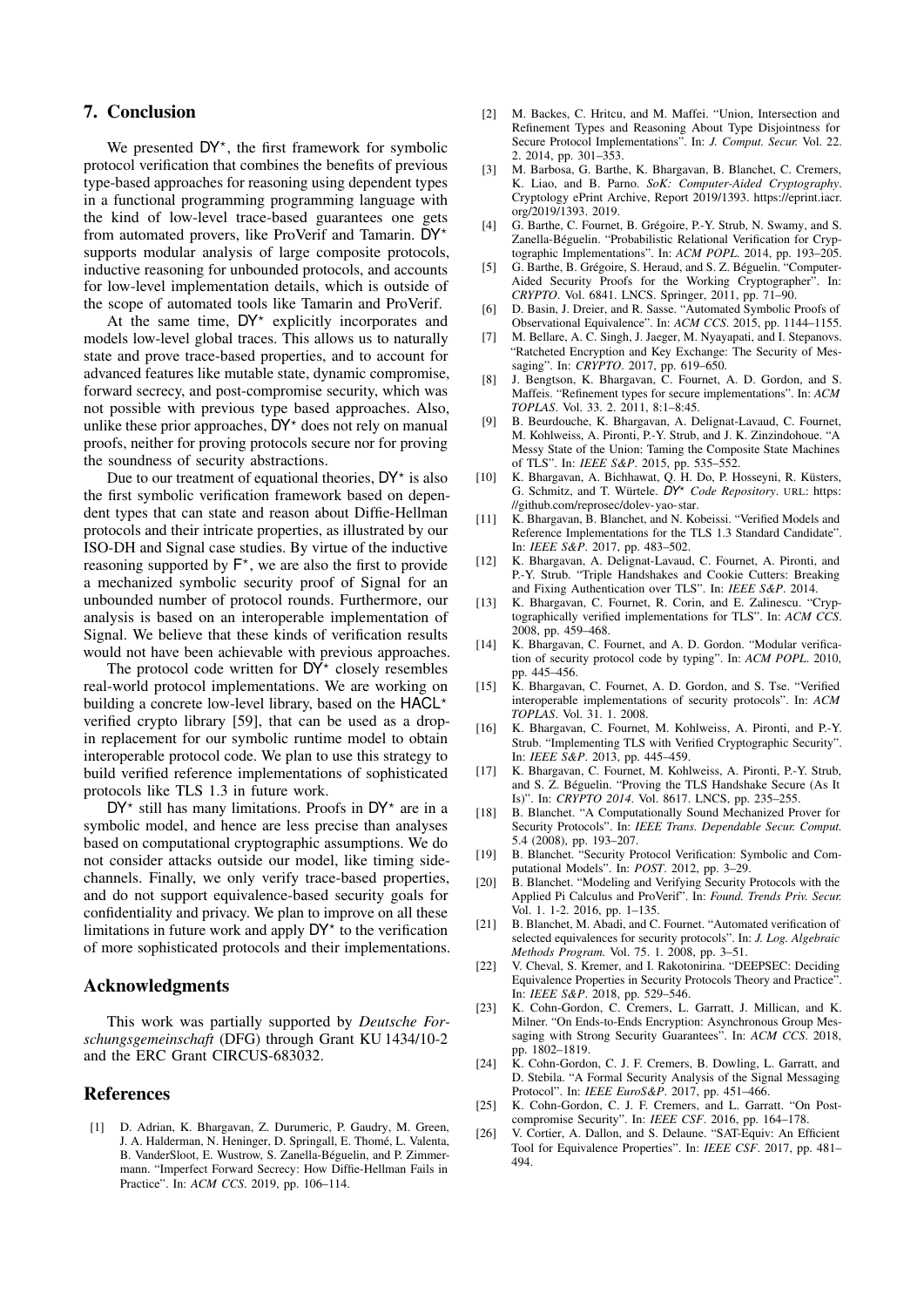- <span id="page-16-14"></span>[27] V. Cortier, N. Grimm, J. Lallemand, and M. Maffei. "Equivalence Properties by Typing in Cryptographic Branching Protocols". In: *POST*. 2018, pp. 160–187.
- <span id="page-16-25"></span>[28] C. Cremers and D. Jackson. "Prime, Order Please! Revisiting Small Subgroup and Invalid Curve Attacks on Protocols using Diffie-Hellman". In: *IEEE CSF*. 2019, pp. 78–93.
- <span id="page-16-16"></span>[29] C. Cremers, M. Horvat, J. Hoyland, S. Scott, and T. van der Merwe. "A Comprehensive Symbolic Analysis of TLS 1.3". In: *ACM CCS*. 2017, pp. 1773–1788.
- <span id="page-16-33"></span>[30] A. Delignat-Lavaud, C. Fournet, M. Kohlweiss, J. Protzenko, A. Rastogi, N. Swamy, S. Zanella-Beguelin, K. Bhargavan, J. Pan, and J. K. Zinzindohoue. "Implementing and Proving the TLS 1.3" Record Layer". In: *IEEE S&P*. 2017, pp. 463–482.
- <span id="page-16-1"></span>[31] W. Diffie and M. E. Hellman. "New directions in cryptography". In: *IEEE Trans. Inf. Theory*. Vol. 22. 6. 1976, pp. 644–654.
- <span id="page-16-4"></span>[32] D. Dolev and A. Yao. "On the Security of Public Key Protocols". In: *IEEE Trans. Inf. Theor.* Vol. 29. 2. 2006, pp. 198–208.
- <span id="page-16-9"></span>[33] J. Dreier, L. Hirschi, S. Radomirovic, and R. Sasse. "Automated Unbounded Verification of Stateful Cryptographic Protocols with Exclusive OR". In: *IEEE CSF*. 2018, pp. 359–373.
- <span id="page-16-12"></span>[34] D. Fett, R. Küsters, and G. Schmitz. "A Comprehensive Formal Security Analysis of OAuth 2.0". In: *ACM CCS*. 2016, pp. 1204– 1215.
- <span id="page-16-13"></span>[35] D. Fett, R. Küsters, and G. Schmitz. "The Web SSO Standard OpenID Connect: In-depth Formal Security Analysis and Security Guidelines". In: *IEEE CSF*. 2017, pp. 189–202.
- <span id="page-16-22"></span>[36] C. Fournet, M. Kohlweiss, and P.-Y. Strub. "Modular Code-Based Cryptographic Verification". In: *ACM CCS*. 2011, pp. 341–350.
- <span id="page-16-30"></span>[37] J. Jaeger and I. Stepanovs. "Optimal Channel Security Against Fine-Grained State Compromise: The Safety of Messaging". In: *CRYPTO*. 2018, pp. 33–62.
- <span id="page-16-15"></span>[38] N. Kobeissi, K. Bhargavan, and B. Blanchet. "Automated Verification for Secure Messaging Protocols and their Implementations: A Symbolic and Computational Approach". In: *IEEE EuroS&P*. 2017, pp. 435–450.
- <span id="page-16-35"></span>[39] H. Krawczyk. "SIGMA: The 'SIGn-and-MAc' Approach to Authenticated Diffie-Hellman and Its Use in the IKE Protocols". In: *CRYPTO*. 2003, pp. 400–425.
- <span id="page-16-11"></span>[40] S. Kremer and R. Künnemann. "Automated analysis of security protocols with global state". In: *Journal of Computer Security*. Vol. 24. 5. 2016, pp. 583–616.
- <span id="page-16-10"></span>[41] R. Küsters and T. Truderung. "Reducing protocol analysis with XOR to the XOR-free case in the horn theory based approach". In: *ACM CCS*. 2008, pp. 129–138.
- <span id="page-16-7"></span>[42] R. Küsters and T. Truderung. "Using ProVerif to Analyze Protocols with Diffie-Hellman Exponentiation". In: *IEEE CSF*. 2009, pp. 157–171.
- <span id="page-16-32"></span>[43] R. Küsters, T. Truderung, and J. Graf. "A Framework for the Cryptographic Verification of Java-like Programs". In: *IEEE CSF*. 2012, pp. 198–212.
- <span id="page-16-26"></span>[44] M. D. Liskov and F. J. Thayer. *Formal Modeling of Diffie-Hellman Derivability for Exploratory Automated Analysis*. Technical report, MITRE Corp. 2013.
- <span id="page-16-5"></span>[45] G. Lowe. "Breaking and Fixing the Needham-Schroeder Public-Key Protocol Using FDR". In: *TACAS*. 1996, pp. 147–166.
- <span id="page-16-3"></span>[46] M. Marlinspike and T. Perrin. *The X3DH Key Agreement Protocol*. 2016. URL: [https://signal.org/docs/specifications/x3dh/.](https://signal.org/docs/specifications/x3dh/)
- <span id="page-16-6"></span>[47] S. Meier, B. Schmidt, C. Cremers, and D. A. Basin. "The TAMARIN Prover for the Symbolic Analysis of Security Protocols". In: *CAV*. Vol. 8044. LNCS. Springer, 2013, pp. 696–701.
- <span id="page-16-0"></span>[48] R. M. Needham and M. D. Schroeder. "Using Encryption for Authentication in Large Networks of Computers". In: *Communications of the ACM*. Vol. 21. 12. 1978, pp. 993–999.
- <span id="page-16-17"></span>[49] T. Perrin and M. Marlinspike. *The Double Ratchet Algorithm*. 2016. URL: [https://signal.org/docs/specifications/doubleratchet/.](https://signal.org/docs/specifications/doubleratchet/)
- <span id="page-16-31"></span>[50] B. Poettering and P. Rösler. "Towards Bidirectional Ratcheted Key Exchange". In: *CRYPTO*. 2018, pp. 3–32.
- <span id="page-16-24"></span>[51] J. Protzenko, B. Beurdouche, D. Merigoux, and K. Bhargavan. "Formally Verified Cryptographic Web Applications in WebAssembly". In: *IEEE S&P*. 2019, pp. 1256–1274.
- <span id="page-16-2"></span>[52] E. Rescorla. *The Transport Layer Security (TLS) Protocol Version 1.3*. RFC 8446. Aug. 2018.
- <span id="page-16-18"></span>[53] B. Schmidt, R. Sasse, C. Cremers, and D. Basin. "Automated Verification of Group Key Agreement Protocols". In: *IEEE S&P*. 2014, pp. 179–194.
- <span id="page-16-8"></span>[54] B. Schmidt, S. Meier, C. J. F. Cremers, and D. A. Basin. "Automated Analysis of Diffie-Hellman Protocols and Advanced Security Properties". In: *IEEE CSF*. 2012, pp. 78–94.



<span id="page-16-28"></span>Figure 9. Lowe's attack on the NS-PK protocol.

- <span id="page-16-21"></span>[55] R. Sisto, P. B. Copet, M. Avalle, and A. Pironti. "Formally sound implementations of security protocols with JavaSPI". In: *Formal Asp. Comput.* Vol. 30. 2. 2018, pp. 279–317.
- <span id="page-16-23"></span>[56] N. Swamy, J. Chen, C. Fournet, P.-Y. Strub, K. Bhargavan, and J. Yang. "Secure distributed programming with value-dependent types". In: *J. Funct. Program.* Vol. 23. 4. 2013, pp. 402–451.
- <span id="page-16-20"></span>[57] N. Swamy, C. Hritcu, C. Keller, A. Rastogi, A. Delignat-Lavaud, S. Forest, K. Bhargavan, C. Fournet, P.-Y. Strub, M. Kohlweiss, J. K. Zinzindohoue, and S. Z. Béguelin. "Dependent types and multi-monadic effects in F\*". In: *ACM POPL*. 2016, pp. 256–270.
- <span id="page-16-19"></span>[58] T. C. development team. *The Coq proof assistant reference manual*. Version 8.0. LogiCal Project. 2004. URL: [http:// coq .](http://coq.inria.fr) [inria.fr.](http://coq.inria.fr)
- <span id="page-16-34"></span>[59] J.-K. Zinzindohoué, K. Bhargavan, J. Protzenko, and B. Beurdouche. "HACL\*: A Verified Modern Cryptographic Library". In: *ACM CCS*. 2017, pp. 1789–1806.

#### <span id="page-16-29"></span>Appendix A.

# Lowe's Attack on the Needham-Schroeder Public Key Protocol

Figure [9](#page-16-28) illustrates Lowe's man-in-the-middle attack on the NS-PK protocol [\[45\]](#page-16-5). The attack relies on mixing two sessions:  $(1)$  an honest initiator I (intentionally) connects to the attacker  $M$  (as responder), and (2) the attacker M pretending to be I (as initiator) talking to a responder R.

Lowe's attack works because the second message (Msg2) of NS-PK (Figure [3\)](#page-7-1) does not indicate the name of the responder, which allows a malicious  $R$  to forward a Msg2 it received from some honest  $R'$ . A natural fix is to add  $R$ 's identity to the second message, and for  $I$  to check this identity before sending Msg3.

### <span id="page-16-27"></span>Appendix B. Dolev-Yao Attacker Model

We model a network attacker who can read all Message events from the global trace and read any session state that has been Corrupt. The attacker can also generate his own random values, call any function in the crypto API to construct and destruct bytestrings, and inject (unauthenticated) messages from any sender to any receiver. Hence, the attacker's knowledge and capability monotonically grows as the global trace is extended, as it learns more messages, compromises more states, and generates more random bytes.

Modeling Attacker Knowledge. To model the attacker's knowledge at a certain trace index i, we define a recursive predicate attacker\_can\_derive that specifies all the ways in which a attacker can derive a bytestring b by applying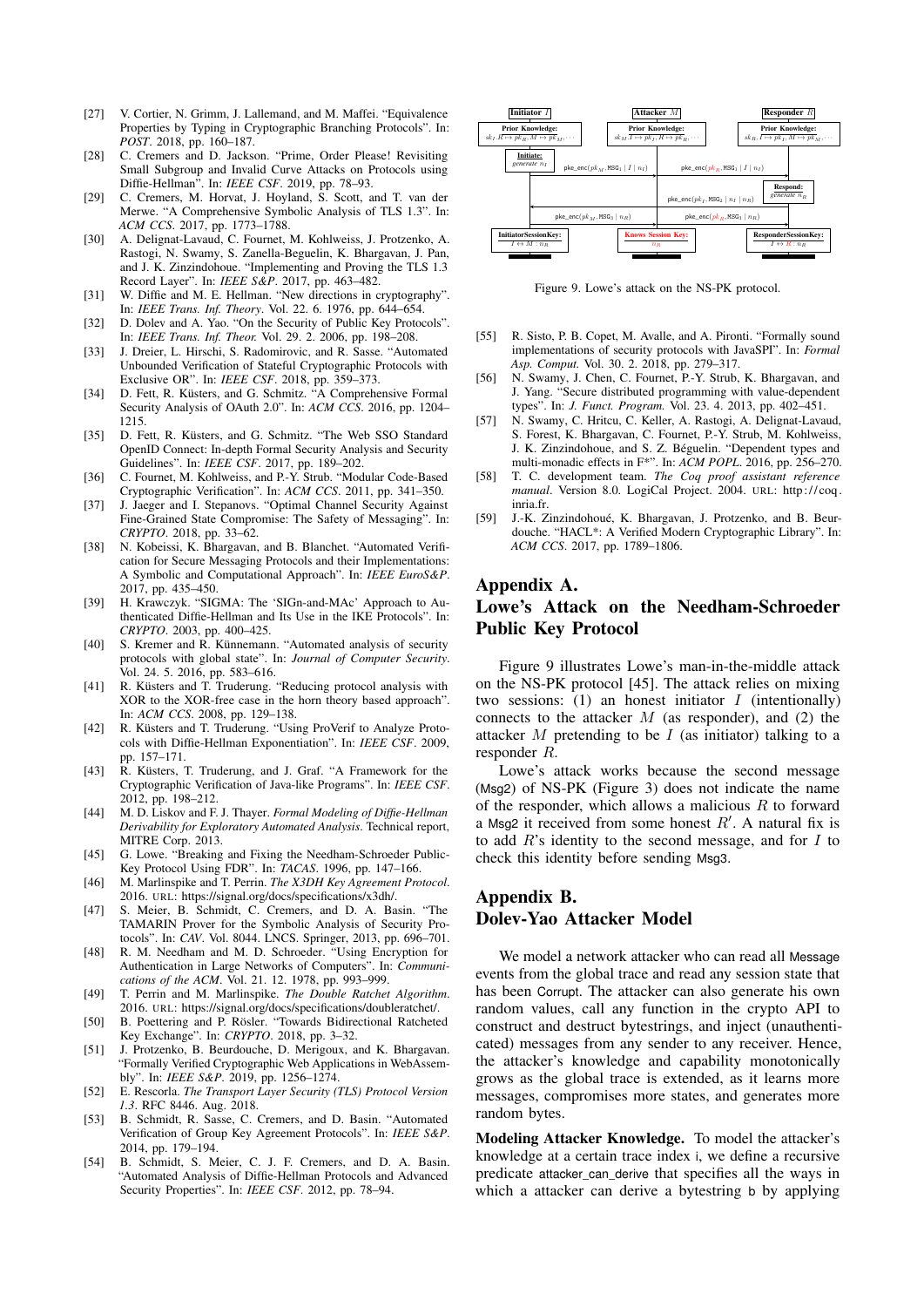

<span id="page-17-1"></span>Figure 10. Derivation rules for the Dolev-Yao Attacker

a certain number of derivation steps, where each derivation step corresponds to calling some crypto function using bytestrings that the attacker has already derived (Figure [10\)](#page-17-1).

The predicate attacker\_knows\_at says that an attacker knows a bytestring b at trace index i if it can derive b at i in some (finite, but unbounded) number of derivation steps:

let attacker\_knows\_at (i:nat) (b:bytes) =

```
type pub_bytes (i:nat) = b:bytes{attacker_knows_at i b}
```
Hence, the attacker\_knows\_at predicate provides a *logical* characterization of an attacker's *passive* capabilities. The type abbreviation pub\_bytes i represents bytestrings that are known to the attacker at index i. Of course, these values are also known by the attacker at all subsequent indexes  $i > i$ .

We then define an API for the attacker that represents its *active* capabilities. This API includes all the functions in the low-level crypto API, except that all inputs and outputs are restricted to public bytestrings, and all the stateful functions of the low-level API (gen, send, etc.) except that these functions can only be called on behalf of compromised principals. In particular, the attacker can call gen to generate fresh public values, send to inject public messages, receive i to read any sent message, compromise for any version of any principal's session state, and query\_state\_i to read a compromised state.

For example, the query\_state\_i function can be called at trace index i, to read a specific version of a session that was stored by a principal p at trace index  $j < i$ , as long as this session state was compromised by the attacker at some index  $k < i$ :

| val query_state_i: i:nat $\rightarrow$ j:nat $\rightarrow$ k:nat $\rightarrow$  |
|---------------------------------------------------------------------------------|
| p:principal $\rightarrow$ session:nat $\rightarrow$ version:nat $\rightarrow$   |
| DY (pub_bytes i)                                                                |
| (requires $(\lambda t0 \rightarrow i < i \wedge k < i \wedge i = len t0 \wedge$ |
| entry_at k (Corrupt p session version)))                                        |
| (ensures $(\lambda$ to r t1 $\rightarrow$ match r with                          |
| $I Error \rightarrow t0 == t1$                                                  |
| I Success $b \rightarrow 10 == 11 \land$                                        |
| $\exists$ vv st. entry_at j (SetState p vv st) $\wedge$                         |
| session < len vv $\land$ len vv = len st $\land$                                |
| version = $vv$ [session] $\wedge$ b == st.[session])))                          |
|                                                                                 |

The function returns pub bytes i indicating that the value must be logically derivable by the attacker at index i. Indeed, for each function in the attacker API, we prove (by typechecking in  $F^*$ ) that its symbolic implementation does not give the attacker any bytestring that it would not be able to derive using just the rules in the attacker\_knows\_at predicate.

We typecheck our implementation of the full attacker API against the low-level crypto and trace APIs, to obtain a soundness guarantee that is sometimes called *attacker typability*: it shows that the attacker has enough passive and active capabilities to construct and destruct all public bytestrings and to perform all the protocol actions (on behalf of a compromised principal) that an honest participant would be able to enact.

# <span id="page-17-0"></span>Appendix C. Labeled Security API

To enable security proofs for crypto protocol code, we define a higher-level API that constrains and tracks the flow of secret and authenticated data as it passes through session storage, cryptographic operations, and the untrusted network. In particular, we use *secrecy labels* to annotate and track the secrecy of bytestrings, *usage predicates* to constrain the use of cryptographic keys, and *trace invariants* for security properties.

The labeled security API can be seen as a coding discipline for well-behaved protocol code. Of course, protocols (and attackers) are free to directly use the low-level crypto and trace APIs, but by obeying the constraints imposed by

<sup>∃</sup>(steps:nat). attacker\_can\_derive steps i b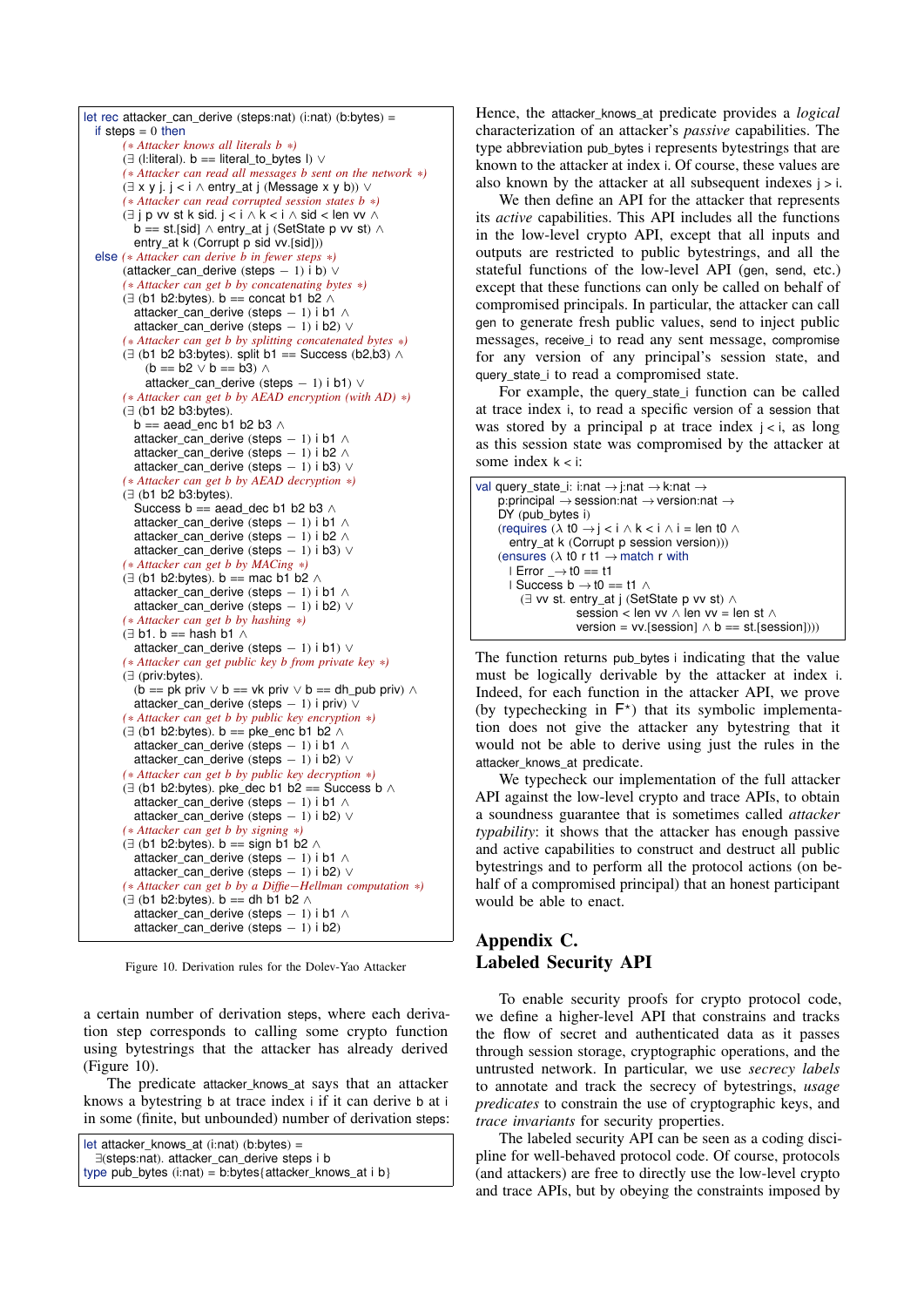the labeled API, the protocol can obtain strong trace-based secrecy and authentication guarantees with succinct proofs.

Secrecy Labels and Data Flow. The type label represents a secrecy annotation that can be applied to a bytestring:

type timestamp = nat  $type$  principal = string type st\_id  $=$  $| P:$  principal  $\rightarrow$  st\_id | S: principal → session:nat → st\_id | V: principal  $\rightarrow$  session:nat  $\rightarrow$  version:nat  $\rightarrow$  st\_id type  $l$ abel  $=$ | Public: label | Can\_Read: list st\_id → label | Meet: label → label → label | Join: label → label → label val can flow: timestamp  $\rightarrow$  label  $\rightarrow$  label  $\rightarrow$  pred

The label Public applies to bytestrings that are meant to be public, whereas Can\_Read [id1;id2;id3;...] is used to label bytestrings that are secrets shared by a list of principals, denoted by session state identifiers or st\_ids (id1;id2;id3;...). An st\_id may specify a principal  $(P \rho)$ , and optionally a specific session of the principal (S p s), and optionally a specific version of that session  $(V p s v)$ . For example in our protocols, we use the label Can\_Read [P "alice"] for long term keys belonging to alice. They can be stored in any session belonging to alice and never have to be deleted. Conversely, we use the label Can\_Read [V "alice"s v] for an ephemeral key that can only be stored in version v of session s of alice; once the session s is deleted or its version grows beyond v+1, the secret can no longer be stored and must be discarded.

The functions meet and join represent the intersection and union of labels. The predicate can\_flow specifies under what conditions a bytestring with label  $\vert$  1 can flow into a function that expects a bytestring with label l2 at timestamp i. Informally, data is allowed to flow from less-secret labels to more-secret labels. We formally define can\_flow as a recursive predicate, and prove that it is reflexive, transitive, and obeys several important rules:

- Public can flow to any label  $\mathsf{l}$ ;
- Can\_Read [s1;s2;s3;...] can flow to Public if one of the sessions identified by s1;s2;s3;... is compromised;
- Can\_Read sl1 can flow to Can\_Read sl2 if the st\_ids in sl2 are a subset of those in sl1;
- Join I1 I2 can flow to I1 and to I2;
- l1 and l2 can both flow to Meet l1 l2.

Hence, the can\_flow predicate can be seen as a way of tracking explicit information flow using label annotations.

Constraining Cryptographic Usage. The type usage is used as an annotation to describe how a bytestring should be used by well-behaved protocol code:

```
type usage = \blacksquare Nonce : string \rightarrow usage \blacksquare Guid : string \rightarrow usage
   \overline{I} PKE_Key : string \rightarrow usage \overline{I} AEAD_Key : string \rightarrow usage
  | SIG_Key : string → usage | MAC_Key : string → usage
  | KDF_Key : string → usage | DH_Key : string → usage
```
For example, a bytestring may be used as a secret Nonce, as a globally unique identifier (Guid), as a key or nonce for public key encryption (PKE\_Key) or AEAD encryption (AEAD\_Key) or signatures (SIG\_Key), as a key for MACing (MAC\_Key), or as a key used for key derivation (KDF\_Key), or as a Diffie-Hellman (DH) private key (DH\_Key) that can in turn be used to compute a DH secret. The string parameter to the usage is used to distinguish usages of keys, and to derive the usage of shared secrets like a DH secret. All bytestrings, by default, can be used as payloads.

Labeling Rules for Bytestrings. We define two predicates, has\_label and has\_usage, that assign a unique label and an optional unique usage to each bytestring.

| val has label: i:nat $\rightarrow$ b:bytes $\rightarrow$ l:label $\rightarrow$ pred |  |
|-------------------------------------------------------------------------------------|--|
| val has usage: i:nat $\rightarrow$ b:bytes $\rightarrow$ u:usage $\rightarrow$ pred |  |

For example, any bytestring that is obtained from a literal using literal\_to\_bytes is given the label Public and has no specific usage (can be used only as payloads), while a fresh random value generated by calling gen l u is given the label l and usage u. Not all bytestrings are well-labeled; for example, it is forbidden to use a bytestring with a SIG\_Key usage as an AEAD\_Key.

| type lbytes $(i:nat)$ $(l:label) = b:bytes{has label i b}$           |
|----------------------------------------------------------------------|
| let $l$ bytes_can_flow_to (i:nat) (b:bytes) (l:label) =              |
| $\exists$ '. has label i b l' $\wedge$ can flow i l' l               |
| type msg (i:nat) (l:label) = b:bytes{lbytes_can_flow_to i b l}       |
| let is publishable (i.nat) (b.bytes) = lbytes can flow to i b Public |
| type secret $(i:nat)$ $(l:label)$ $(u:usage) =$                      |
| b:bytes{has_label i b $\land$ has_usage i b u}                       |

We define refinement type abbreviations for different classes of bytestrings: the type lbytes i l refers to bytestrings which have label l at timestamp i. The type msg i l refers to a bytestring whose label can flow to the label l at timestamp i. Intuitively, a value of type msg i l can be safely used in any function that expects a bytestring with label l. The predicate is\_publishable holds for bytestrings whose labels can flow to Public; intuitively these values can be safely revealed to the attacker.

We also define abbreviations corresponding to all the usages that bytestrings may have in our library. For example, types for public key encryption and decryption keys are defined as:

```
type private_dec_key (i:nat) (l:label) (s:string) =
     b:bytes{has label i b l \wedge has usage i b (PKE Key s)}
type public_enc_key (i:nat) (l:label) (s:string) =
     b:bytes\{\exists (sk:private_dec_key i l s). b == pk sk}
```
The type public\_enc\_key i l s refers to bytestrings that are obtained by applying the pk function to a value of type private\_dec\_key i l s, i.e. private decryption keys with label l and a string s identifying the usage at timestamp i.

Labeled Crypto API. We provide labeled versions of all the functions in the low-level crypto API; each function now has additional pre-conditions constraining the labels and usages of the inputs, but also provides more guarantees in its post-condition. Furthermore, for each function in the API, we provide lemmas guaranteeing that the bytestrings returned by the labeled versions are identical to those returned by the corresponding functions in the low-level crypto API.

We begin with literal\_to\_bytes, concat, and split functions:

```
val literal_to_bytes: #i:nat \rightarrow literal \rightarrow msg i Public
val bytes_to_literal: #i:nat \rightarrow msg i Public \rightarrow result literal
val concat: #i:nat \rightarrow #l:label \rightarrow msg i l \rightarrow msg i l \rightarrow msg i l
val split: #i:nat \rightarrow #l:label \rightarrow msg i l \rightarrow result (msg i l * msg i l)
```
The result of literal\_to\_bytes is always a Public payload: it can be freely used in the construction of any bytestring but cannot be used as a key or a nonce. The function concat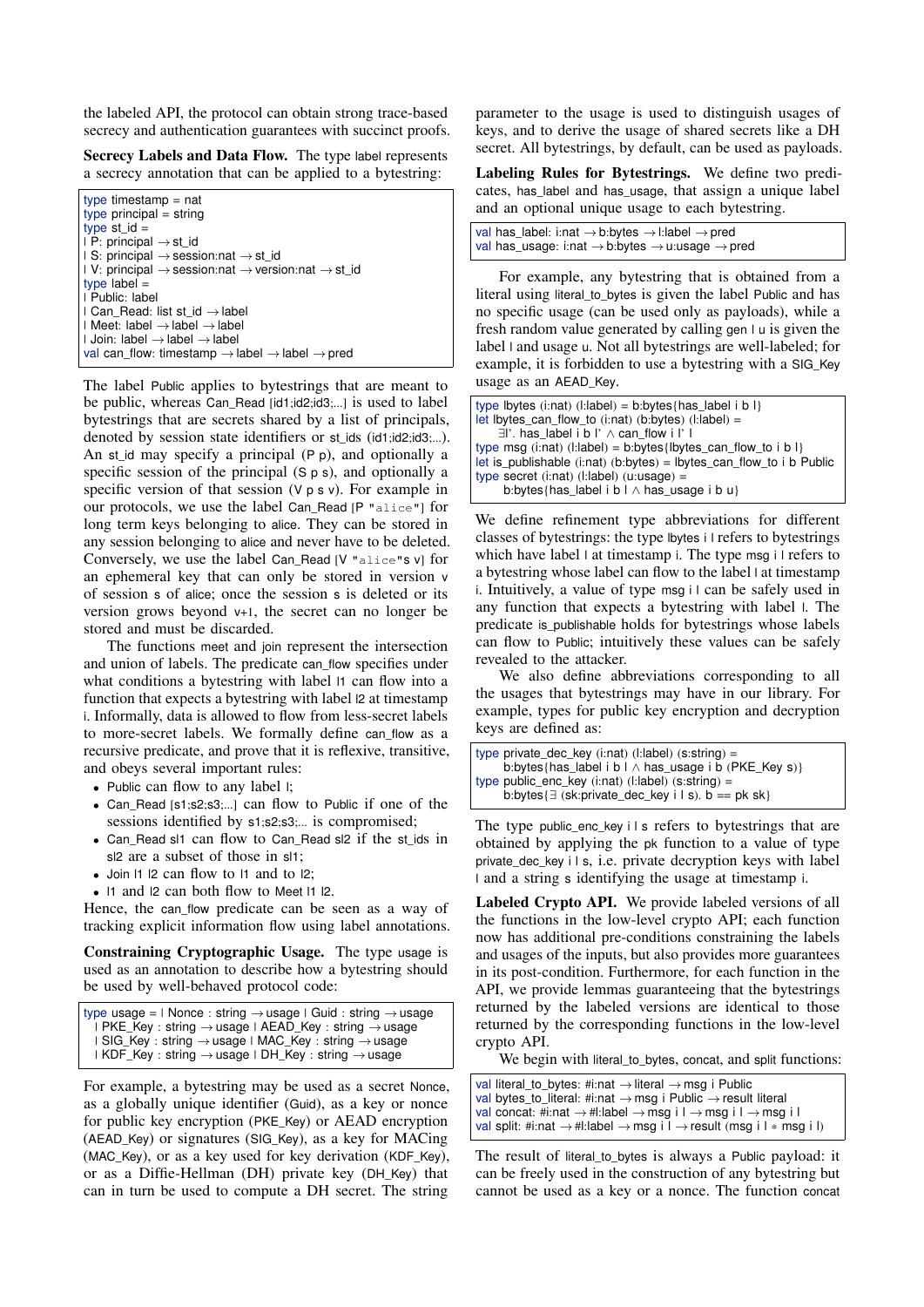takes two bytestrings that can both flow to a label l and returns a bytestring that also flows to l. The function split is the dual of concat; it splits a msg with label l into two.

The labeling rules for public key encryption are as follows:

The function pk transforms a private\_dec\_key with label l and a string s identifying the type of PKE\_Key usage at timestamp i to the corresponding public\_enc\_key.

The encryption function pke\_enc enforces two constraints. First, it requires that the input message m at timestamp i must flow to the label l of the private decryption key. This means that we cannot encrypt a more-secret message with a public encryption key whose private key is lesssecret; a labeling constraint that is necessary to guarantee message secrecy. Second, it requires that the input message m must satisfy a usage predicate pke\_pred i l msg. This usage predicate is protocol-specific; each protocol defines this predicate to specify the kinds of messages it is willing to encrypt with a key of type public\_enc\_key i l s. If these two conditions are satisfied, pke\_enc returns a Public message that can safely be revealed on a public network.

Conversely, the decryption function pke\_dec takes a private decryption key with label l at timestamp i, a public ciphertext, and returns a decrypted message of type msg i l with the additional guarantee that this message is either publishable (it may have come from the attacker) or it must satisfy pke\_pred (i.e., it must have been produced using pke\_enc).

The types for the rest of the cryptographic API are similar; in each construction, the message must satisfy some protocol-specific usage predicate, and for encryption functions, messages must flow to the labels of the decryption keys.

```
(* Labeled AEAD Encryption API *)
val aead_pred: #i:nat → #l:label → m:msg i l →
     \overline{\text{ad:option}} (msg i Public) \rightarrow pred
val aead enc: #i:nat \rightarrow #l:label \rightarrow #s:string \rightarrow aead key i l s \rightarrowm:msg i l \rightarrow ad:option (msg i Public){aead_pred m ad} \rightarrowmsg i Public
val aead_dec: #i:nat → #l:label → #s:string → aead_key i l s →
     msg i Public \rightarrow ad:option (msg i Public) \rightarrowresult (m:msg i l{can_flow i l Public \vee aead_pred m ad})
(* Labeled Signature API *)
val vk: #i:nat \rightarrow #l:label \rightarrow #s:string \rightarrow sign_key i l s \rightarrowverify_key i l s
val sign_pred: #i:nat \rightarrow #ml:label \rightarrow kl:label \rightarrow msg i ml \rightarrow pred
val sign: #i:nat \rightarrow #kl:label \rightarrow #ml:label \rightarrow #s:string \rightarrowsign_key i kl s \rightarrow m:msg i ml{sign_pred kl m} \rightarrowmsg i ml
val verify: #i:nat → #kl:label → #ml:label → #s:string →
     verify_key i kl s \rightarrow m:msg i ml \rightarrow sig:msg i ml \rightarrowb:bool{b \Longrightarrow (can_flow i kl Public \vee sign_pred kl m)}
(* Labeled Hash Function API *)
val hash: #i:nat \rightarrow #l:label \rightarrow m:msg i l \rightarrow msg i l
(* Labeled MAC API *)
val mac_pred: #i:nat \rightarrow #ml:label \rightarrow kl:label \rightarrow msg i ml \rightarrow pred
val mac: #i:nat \rightarrow #kl:label \rightarrow #ml:label \rightarrow #s:string \rightarrowmac_key i kl s \rightarrow m:msg i ml{mac_pred kl m} \rightarrowmsg i ml
```
Notably, while AEAD encryption produces a msg Public like public key encryption, the other functions in the API do not provide confidentiality. Functions like mac, hash, and sign preserve the label of the message input in the returned output. Finally, the labeled types for dh is as follows:

```
val dh_secret_usage: string → usage
val dh_pub: #i:nat → #l:label → #s:string → dh_priv_key i l s →
dh_pub_key i l s
val dh: #i:nat → #l1:label → #l2:label → #s:string →
    dh_priv_key i l1 s \rightarrow dh_pub_key i l2 s \rightarrowb:lbytes i (Join l1 l2){has_usage i b (dh_secret_usage s)}
```
The function dh\_pub is similar to pk; it coverts a private key to the corresponding public key. The function dh takes a DH private key with label l1 and a public key with label l2 and returns a bytestring with label Join l1 l2. Intuitively, if the private key belongs to one principal and the public key to another, then the shared secret is known to both. We also require that both DH keys must have the same usage DH\_Key s, where s is the string identifying the usage of the shared secret given by the function dh\_secret\_usage.

Labeled Trace API and Valid Traces. If all honest principals use the labeled API, we can guarantee that all reachable global traces obey a strong security invariant called valid\_trace:

```
let valid_trace (t:trace) = \forall j e. j < len t \land entry_at j e \Longrightarrow(match e with
   \Box Message s r b \rightarrow is publishable i b
   | SetState p versions sessions
      compromised_before j p ∨
      (state_inv j p versions sessions ∧
     (∀ s. s < len sessions =⇒ lbytes_can_flow_to j sessions.[s]
                                     (Can_Read [V p s versions.[s]])))
   | Event p (e, pl) \rightarrowcompromised_before j p ∨ event_pred j p e pl
   \vdash \rightarrow \top
```
The predicate valid\_trace guarantees four properties:

- any message b that is sent on the network at timestamp i must be publishable (is publishable i b);
- any message b that is sent over an authenticated channel from s to r at index i must satisfy the protocolspecific usage predicate auth\_message\_pred i s r b;
- any state sessions with version vector versions that is stored by principal p at index i must satisfy the protocolspecific state invariant state inv i p versions sessions; furthermore, for each session s, the session state sessions.[s] stored at i must flow to the label Can\_Read [V p s versions.[s]];
- any event e with parameters pl logged by principal p at index i must satisfy the protocol-specific event usage predicate event\_pred i p e pl.

In other words, unless the issuing principal is compromised, all events and authenticated messages must satisfy usage predicates that are defined by each protocol. Similarly, the state stored by each principal should satisfy a protocol-specific state invariant. In addition, the labeling conditions on network messages and stored state safely limits the flow of secrets to the public network and compromisable storage device.

The valid\_trace predicate trivially holds at index 0 (for empty traces) and we define a labeled version of the stateful API that guarantees that this invariant is preserved by all stateful functions. For example, the labeled version of gen is as follows: